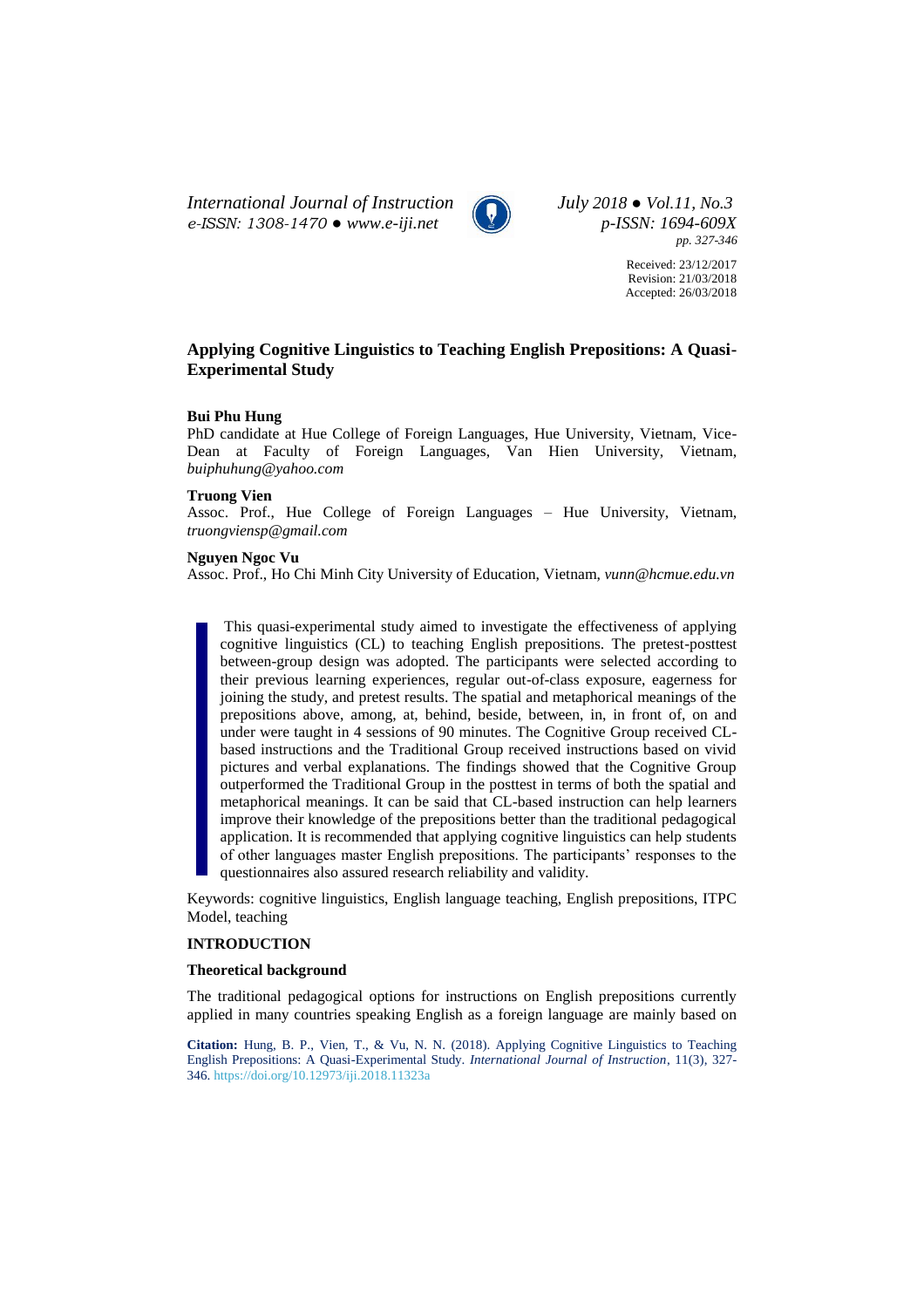translation, verbal explanations, and vivid pictures (Hung, 2017 & Lorincs & Gordon, 2012). Those in favor of language function classify prepositions according to their functions in language segments, such as prepositions of place, prepositions of time and prepositions of direction and suggest that instruction on prepositions should be based their functions in language segments (Chomsky, 1981 & Halliday, 2014) and these pedagogical options are also suggested in the textbooks published by international publishers (Hopkins & Cullen, 2007; Murphy, 2013 & Oxenden, Latham-Koeing & Seligson, 2008). These textbooks are used in many countries in the world, including Vietnam. Accordingly, these subtypes of prepositions are taught independently. However, recent studies have shown that these types of instruction do not help students learn and enhance their achievements in English prepositions successfully (Lorincs & Gordon, 2012). Cho (2010, pp. 267-269) further explains that these types of instruction primarily rest on simple memorization in that they simply learn the target items by heart. In particular, in the study by Cho (2010), the Japanese EFL learners instructed by this pedagogical option improved insignificantly after the treatment. Ausubel (2000) believes that it is crucial to give students opportunities to integrate new input with their existing knowledge as this can help them form a related cognitive structure.

Ticio and Avram (2015) believe that acquisition and learning of an additional language should be somewhat based on its semantic features. It has been widely accepted by language researchers that knowledge of language plays a significant role in production and memory of language. This is especially valid in terms of adult L2 acquisition (Skrzypek & Singleton, 2013).

The emergence of cognitive linguistics (CL) has implications for teaching prepositions. As CL rests itself against the relationship between the human mind and language, it suggests teaching prepositions should be meaning-based and employ image schemas. Accordingly, humans first experience spatial relation of objects in real life and reflect such a spatial physical relation via linguistic coding (Lee, 2001). The spatial meanings of prepositions can be prototypical and non-prototypical. The following examples by Herskovits (1986) can illustrate this point:

- (1) *the cat in the house*
- (2) *the flowers in the vase*
- (3) *the bird in the tree*
- (4) *the finger in the ring*

The meaning of the preposition *in* in example 1 is prototypical as the cat as the trajector (the mentioned object) is totally contained in the house as the landmark (the reference entity). However, the trajector (TR) *the flowers* is not wholly inside the landmark (LM) the vase, which shows that the preposition *in* in this example has a non-prototypical meaning. In example (3), it is essential to include all the branches of *the tree* as LM as to use the non-prototypical meaning of the preposition *in*. In this case, a threedimensional (3-D) space should be construed. In example (4), *the finger* is conceptualized as TR in a particular position and *the ring* is construed as LM covering some part of TR. In a word, the preposition *in* in example (1) is prototypical, while examples (2), (3) and (4) illustrate non-prototypical meanings of the preposition *in*.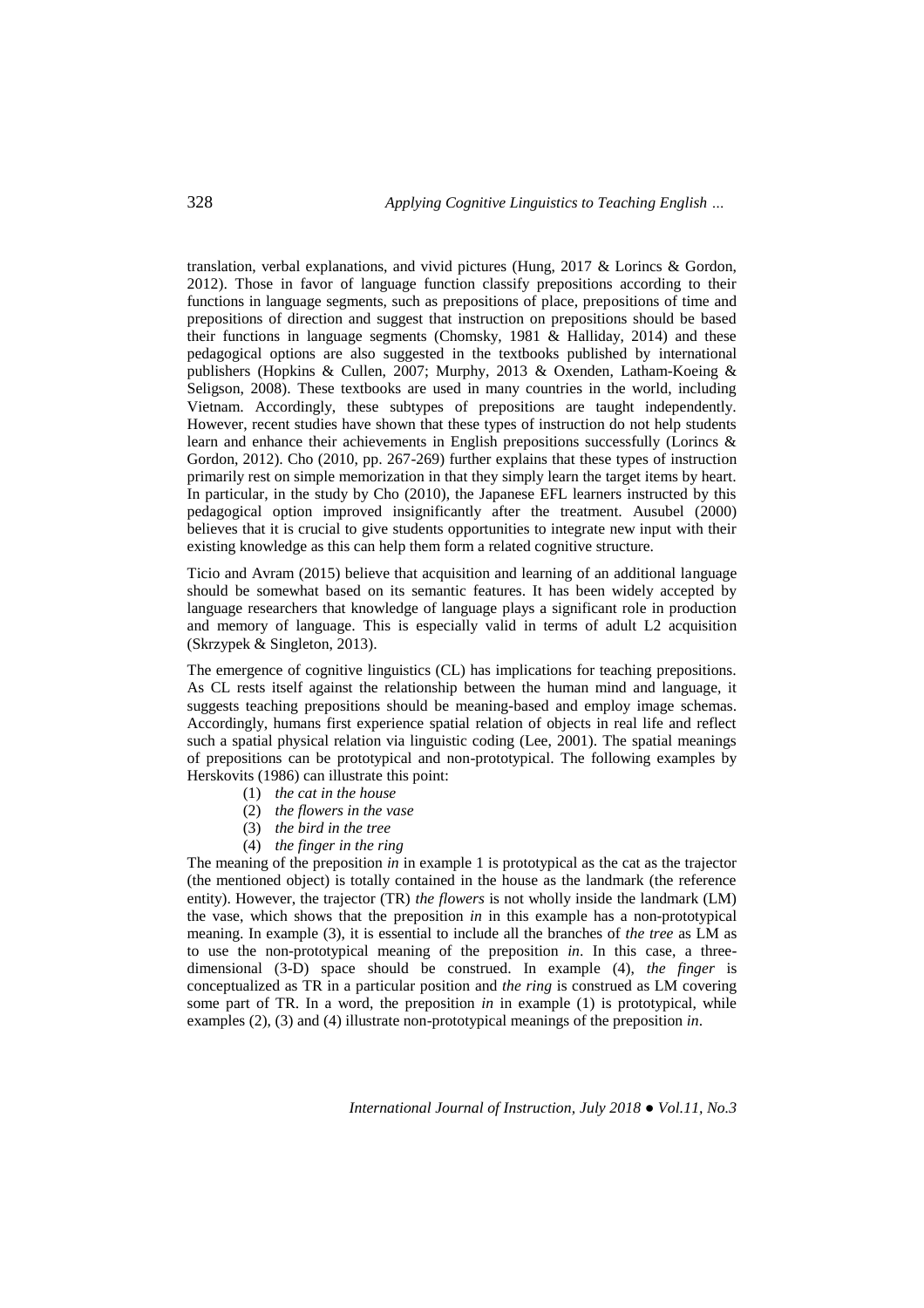TR and LM can be illustrated by image schemas which may be 2-dimensional (2-D) or 3-dimensional (Figures 1 & 2). As can be seen from these figures, TR is contained or inside in LM. "An image schema is a relatively abstract conceptual representation that arises directly from our everyday interaction with and observation of the world around us [and it] derive[s] from sensory and perceptual experience (Evans, 2007, p. 106). When designing the image schema for a preposition, it is important to pay attention to the relationship between the TR and LM, their distance, the presence or absence of contact, shape, and size of TR and LM, and orientation of the trajectory with respect to LM (Taylor, 1989). These criteria help construct the image schemas applied in this study. Herskovits (1986) suggests the image schemas for the preposition in (Figures 1 & 2).







Figure 2 Example of 3-D image schema

To clearly represent the semantics of the ten prepositions, most image schemas applied in this study were 3-D (Figure 3). The image schemas applied this the present study mostly aimed to describe the locations rather than movements.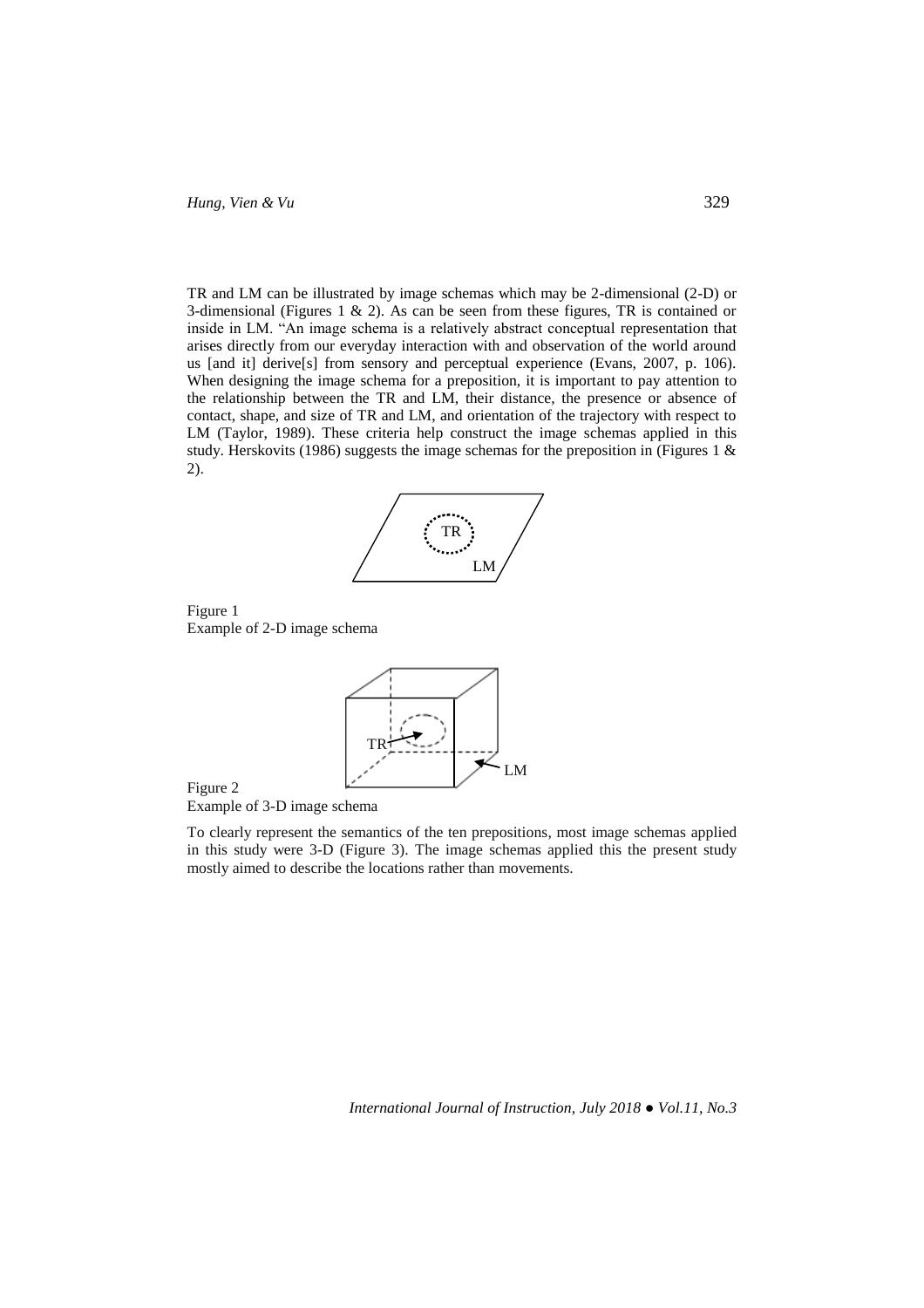

## Figure 3

Examples of image schemas for the prepositions in the present study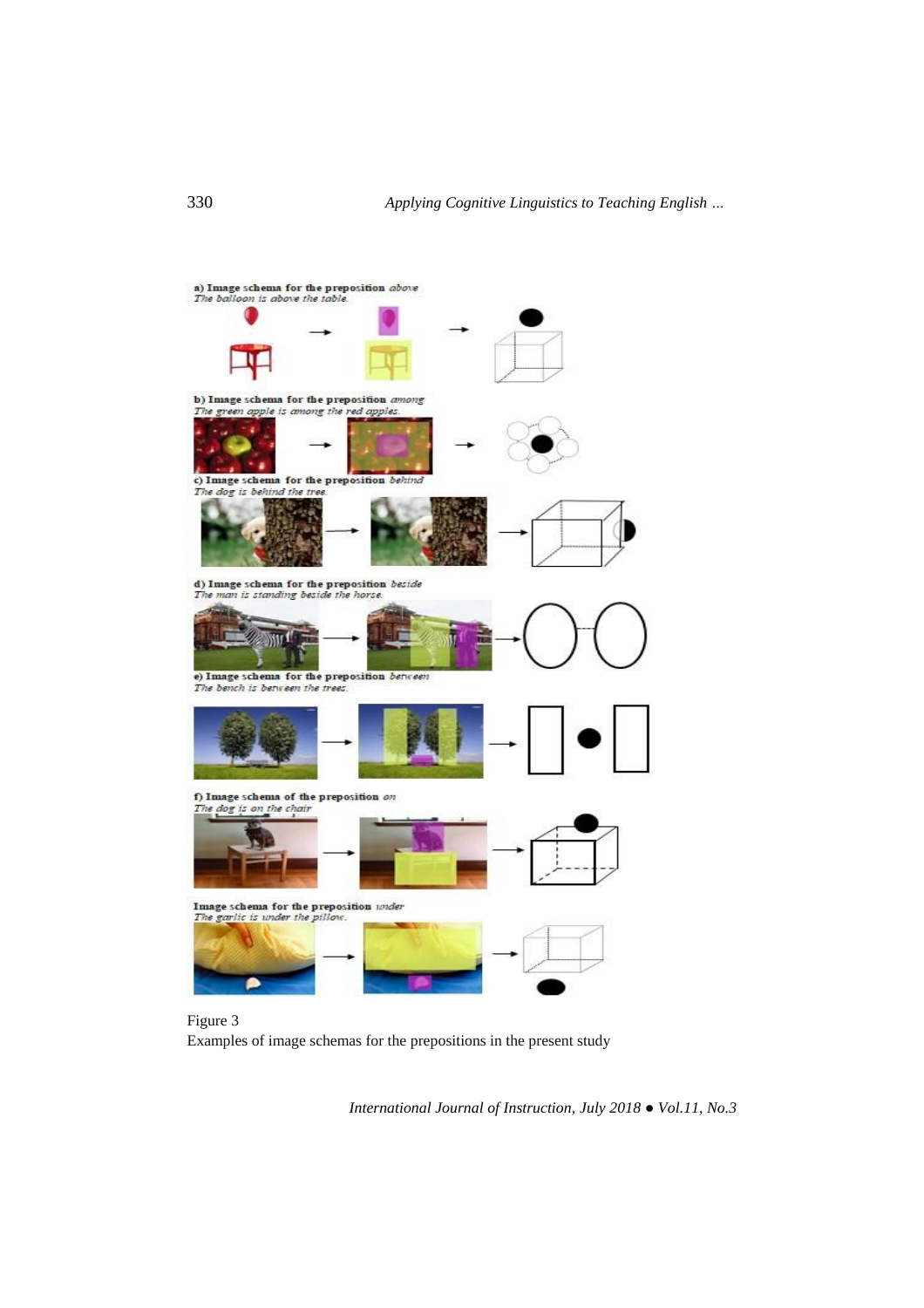Domain Mapping Theory, a basic concept in cognitive linguistics, also postulates the transfer of prepositions across domain in that prepositions can transfer from the spatial domain, where prepositions are used with spatial meanings, to the abstract domain, where conceptual metaphors of prepositions are used. In this case, the spatial domain is the source domain and abstract domain is the target domain. This has aroused an implication that instruction on the metaphorical meanings should activate learners' prior knowledge of the spatial meanings (Figure 4).

| Spatial Domain                     | <b>Abstract Domain</b>              |
|------------------------------------|-------------------------------------|
| The director is in his<br>office.  | You will be in my<br>heart forever. |
| There is an apple on<br>the table. | The plane took off on<br>schedule.  |
| Jane is at the party.              | The company is at                   |

# Figure 4

English prepositions across domains (Adapted from Lee, 2001, pp. 4-23)

Agreeing with Lee (2001), Sobrino (2014) believes that language can transfer from the source domain to metaphorical domain, where certain language items are used with their metaphorical meanings illustrated by image schematic basis "where is a preexistent correspondence between source and target domain". Pérez-Hernández (2011) and Brower (2000) provide many linguistic descriptions of image schemas and domains.

A number of quasi-experimental studies (Bielak and Pawlak, 2013; Boers, 2011; Hung, 2017; Evans and Tyler, 2005; Huong, 2005; Song, Schnotz and Juchem-Grundman, 2015; Tyler, Mueller and Ho, 2011 & Vasiljevic, 2011) were found relevant references for this study as they applied CL to ELT (English language teaching) in EFL (Englishas-a-foreign-language) con-texts. These studies had things in common. First, inspired by the Theory of Image Schemas, the researchers used symbols to represent semantics of the target items in the form of symbols. Also, explicit formal instruction was applied. Those researchers who attempted to teach conceptual metaphors taught physical spatial meanings first as they are the basic knowledge to make sense of conceptual metaphors. Finally, recent studies inspired by CL approach provoked communicative tasks as they were considered to foster the learners' communication as well as to help them retain the target items (Norris & Ortega, 2000).

Bielak and Pawlak (2013) experimented CL-based teaching of English tense and aspects. The instructions were explicit and form-focused. The participants were divided into two groups: Cognitive Group receiving CL-based instruction demonstrated by image schemas and symbolic units and Traditional Group receiving instruction accompanied by rules and examples. The Cognitive Group outperformed the Traditional Group in both the immediate posttest and delayed posttest.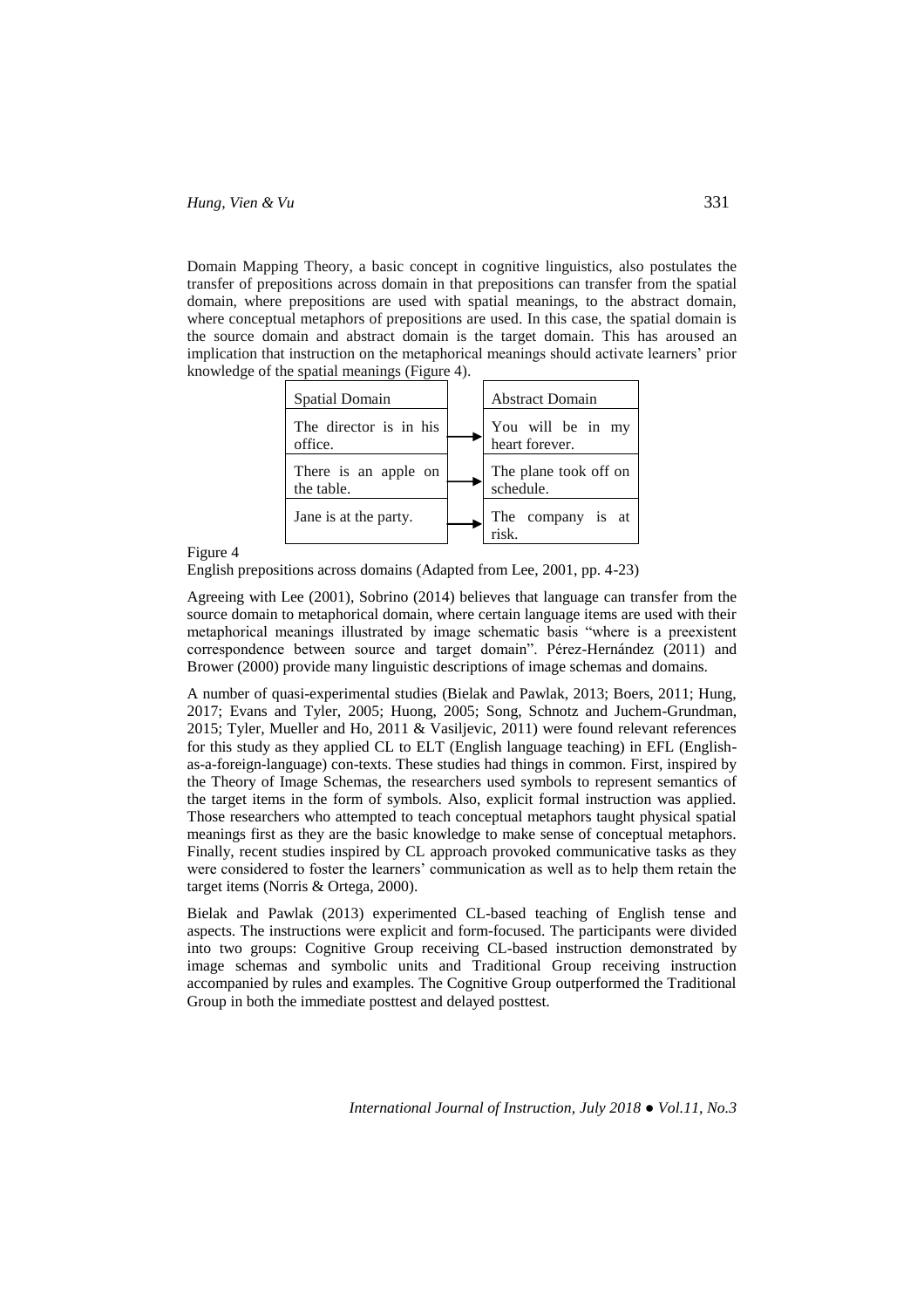Boers (2011) investigated the effectiveness of CL-based teaching of figurative phrases. His studies employed the Theory of Conceptual Metaphors to teaching phrasal verbs and idioms. As a conclusion, cognitive linguistics shares many facets with applied linguistics. It not only makes an insights into second language acquisition, but it also sets background for English language teaching.

Hung (2017) applied cognitive linguistic approach to teaching the metaphors of the ten English prepositions *above, among, at, behind, beside, between, in, in front of, on* and *under.* This study was basically based on the Theory of Image Schemas, Theory of Domains, Theory of Conceptual Metaphors and Usage-based Approach, as basic concepts in cognitive linguistics. An implication was that later studies should have extended to include both the spatial and metaphorical meanings of the prepositions in different contexts.

Evans and Tyler (2005) examined English prepositions in the lens of cognitive linguistics and suggested implications for pedagogical grammar. A conclusion is that the concepts coded in prepositions can be represented by image schemas as this is an inherent feature of prepositions. Also, English prepositions have embodied components related to their spatial meanings. Finally, prepositions in use reflect how humans view the world through spatial and experiential meanings.

Huong (2005) taught English articles to Vietnamese students. The usage-based explicit teacher's instruction was accompaied by image schemas. The participants were divided into two groups for CL-based treatment and traditional treatment, based on verbal explanations. After the study, the cognitive group scored better in the posttest than the traditional group.

Song, et al. (2015) did research comparing the effectiveness of two different treatments: CL-based treatment and traditional pedagogy. The target language included prepositions in, on and at. The CL-based instruction rested itself against the Theory of Domains, Theory of Conceptual Metaphors and ITPC Model; however, the traditional pedagogy was for rote-learning, which was based on simple memorization and verbal explanations. The posttest results showed that the participants receiving CL-based treatment scored higher than those receiving simple verbal definitions of the target items. In addition, the participants got higher scores for metaphorical meanings than spatial meanings of the prepositions.

Tyler et al. (2011) did a quasi-experimental study on applying cognitive linguistics to teaching English prepositions in, on and at. Different from the study by Song et al. (2015), this study did not attempt to explore the participants' growths in the spatial meanings and metaphorical meanings of the prepositions, but it applied the Gestal Learning Theory, which places en emphasis on the relationship between the whole and its parts. In this study, all of meanings of each of the prepositions was taught together in one session. The results were positiive. However, the researchers admitted that the data analysis was relatively simple, basically on the mean scores and standard deviations of the posttest results.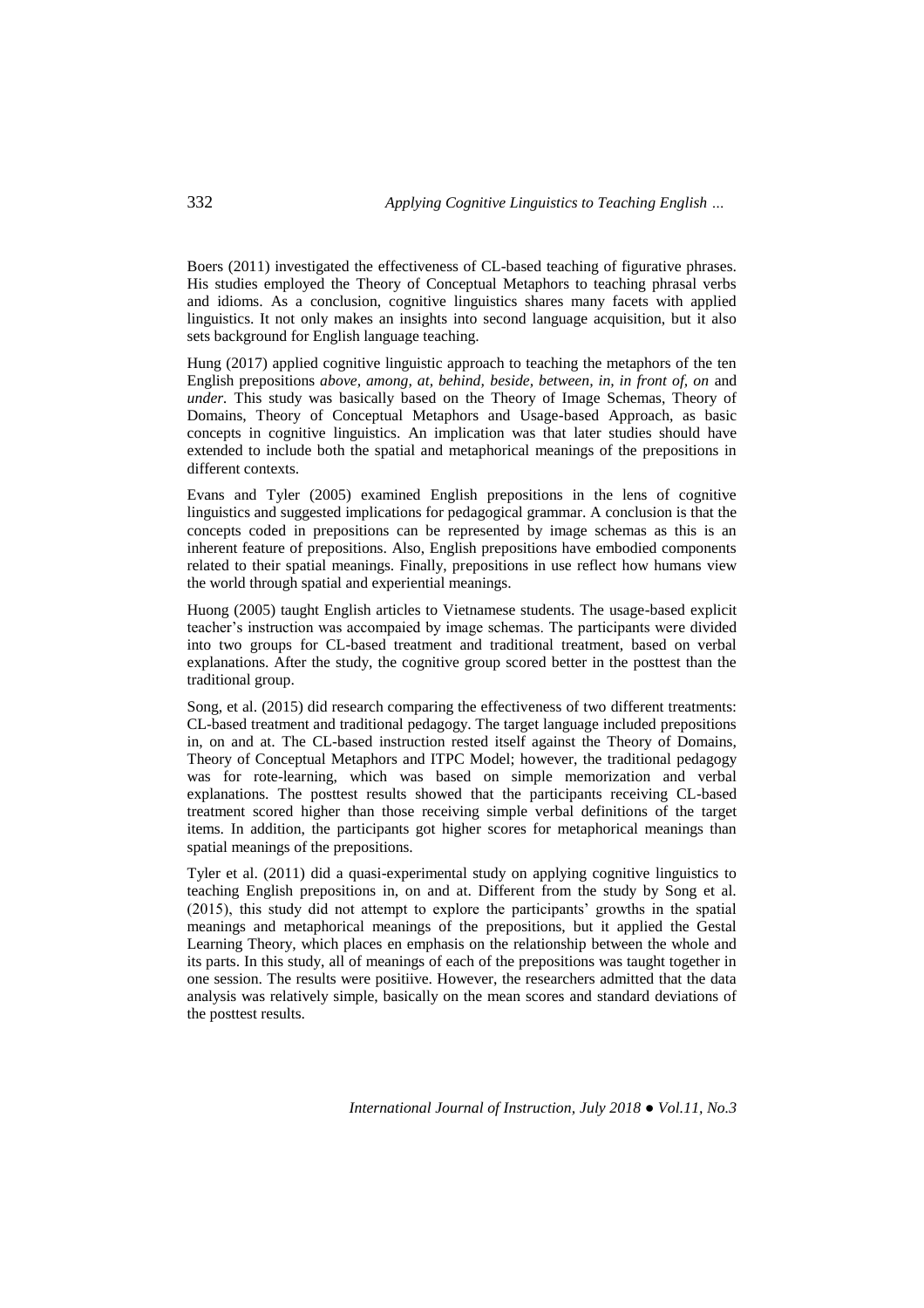Vasiljevic (2011) applied the Theory of Conceptual Metaphors and Theory of Domains to teaching idioms to 56 first-year Japanese EFL students at the intermediate level of proficiency. The participants were equally assigned into different groups for different treatments. The groups who received CL-based instructions outperformed the "listing groups", whose learning was based on rote-learning or listings of idioms.

It can be seen from the previous studies applying cognitive linguistics to teaching English prepositions that the study by Tyler et al. (2011) only made a simple data analysis and did not rest on the Domain Mapping Theory. This study was also confined to teaching only three prepositions at, for, and at. The study by Song et al. (2015) did not apply productive tasks (speaking and writing skills) in the class performance. This study attempted to teach only three prepositions in, on, and at. The study by Hung (2017) applied cognitive linguistics to teaching only the metaphors of prepositions and did not rest on the the Domain Mapping Theory.

Although a number of studies had applied CL to ELT, this quasi-experimental study applied innovating applications. Firstly, this study attempted to extend previous studies to teaching ten prepositions above, among, at, behind, beside, between, in, in front of, on and under. Secondly, two tasks for productive skills were delivered after the instruction and forced-choice written exer-cise. Thirdly, this study mostly used 3-D image schemas in representing the semantics of the prepositions, except for the preposition among. In addition, the studies by Song et al. (2015) and Tyler et al. (2011) selected European EFL students as the participants, but this study targeted Vietnamese students. Also, the pretest and posttest applied in this study included an additional text completion section. Last but not least, the study by Song et al. (2015) tested the hypothesis that prepositions could transfer from the spatial domain to the temporal domain and then to the abstract domain. However, this study rested on a hypothesis that the prepositions might transfer from the spatial domain directly to the abstract domain (Evans, 2007, pp. 34-53; Jamrozik & Gentner, 2011; & Lakoff & Johnson, 1980, pp. 30-81).

#### **METHOD**

A university in Ho Chi Minh City, Vietnam, was chosen as the research site as it had conditions facilitating this study. Firstly, the new enrollees, as the target participants, in this institution were required to take only 4 courses in the first semester. Secondly, none of these courses were instructed in English to reduce potential out-of-class exposure. Last but not least, all the students had a portal account so that the researcher could communicate with the students about research-related issues online. It attempted to teach ten English prepositions *above, among, at, behind, beside, between, in, in front of, on* and *under* and applied a speaking and a writing task after instruction. Both the spatial and metaphorical meanings of the prepositions were involved.

#### **Research Questions**

1. Is CL-based teaching of the spatial meanings of English prepositions effective in comparison with traditional pedagogical descriptions?

2. Is CL-based teaching of the metaphorical meanings of English prepositions effective in comparison with traditional depagogical descriptions?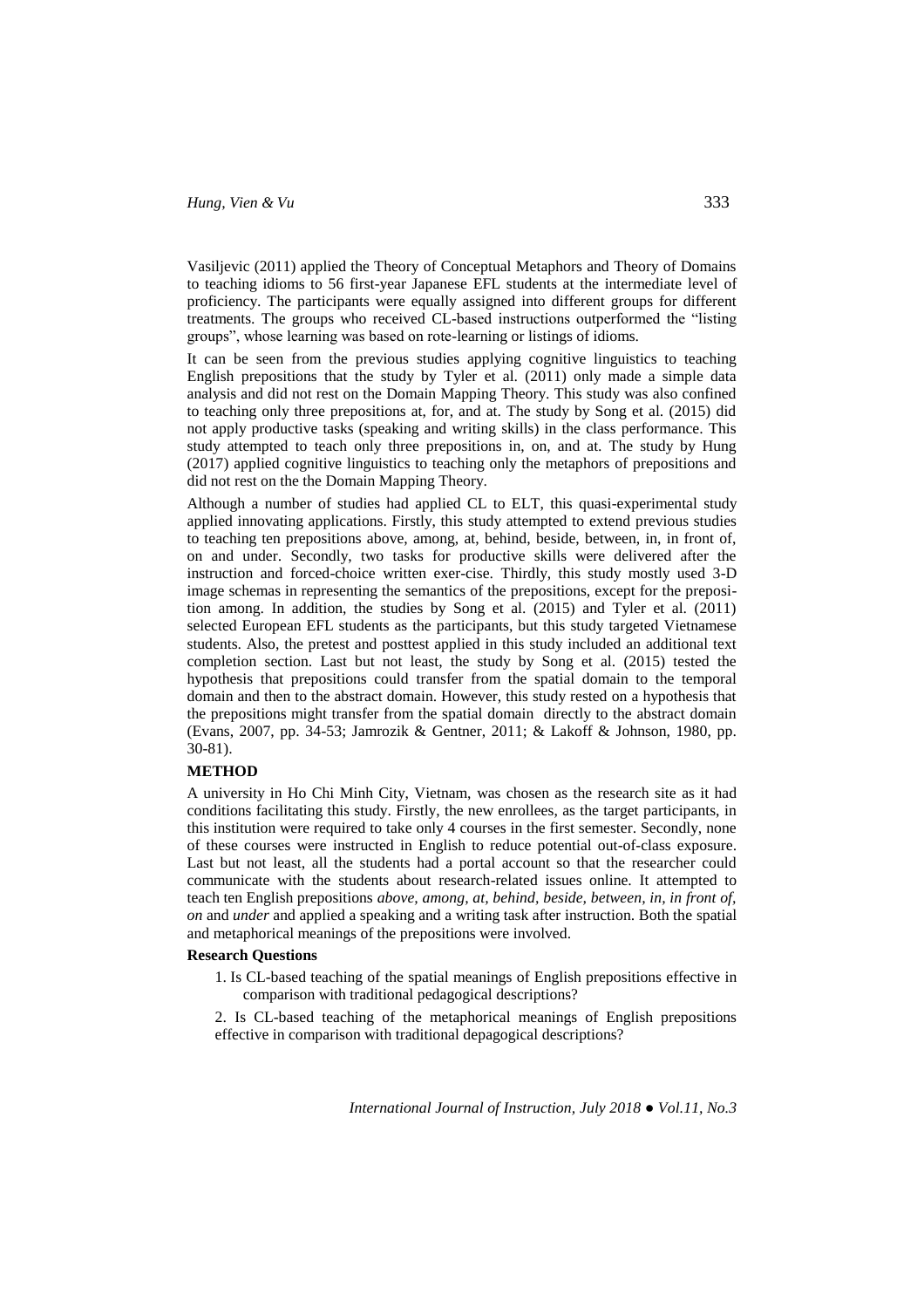334 *Applying Cognitive Linguistics to Teaching English …*

### **Participants**

50 first-year students from different intact classes at a university in Ho Chi Minh City, Vietnam, were involved in this study. The new enrollees here only needed to take 4 oncampus required courses of 4 hours a week, so they had time to voluntarily attend one of these experimental classes as an additional one and were required to only one EFL course in the first semester and the other courses, as scheduled, were not constructed in English, which partly prevented incomparable exposure to English language during the study. Last but not least, each of the students had an online account registered in the school website, so the researcher could conveniently communicate with the participants about research-related issues. The selected participants gained a score range of 17 to 23 and had a similar experience in English learning and a comparable level of eagerness for joining this study.

Two EFL (English-as-a-foreign-language) teachers with similar teacher characteristics (comparable experience as EFL teachers, a master's degree of English language teaching, English language proficiency and age) volunteered to get involved in the study. Two other EFL teachers working on campus volunteered to assist the researcher in collecting data.

### **Pilot Study**

Before the pilot study, teacher training was administered and the validity and reliability of the pretest and posttest were explored. After that, linguistic modifications to the tests were made as a result of these participants' feedback that they did not understand some language items. The procedure of the pilot was the same as that of the main study. The participants in the pilot study were not involved in the main study. Information about the participants' out-of-class exposure and unwanted problems that took place during the study and the participants' feedback were also collected. As a result, amendments to the handouts, PowerPoint files and test instruments were made as a result of the participants' responses that some items in the handouts and test instruments did not have sufficient contextual clues and a few language items were unknown to them.

#### **Instructional Treatment**

Each class met once a week, approximately 90 minutes each time, which was based on the relevant previous studies (Song, et al., 2015 & Tyler, et al, 2011). This study had an interest in applying the integrated text and picture comprehension (ITPC) model (Schnotz, 2005, p. 233) to frame the instruction as it was considered to be suitable for progressive learning and found compatible with the research design (Ausubel, 2000 & Currie, 2008). Song (2013) applied this model in his quasi-experimental study and there were three main class activities: warm-up, instruction with image schemas, and controlled practice. Farías, Obilinovic, Orrego and Gregersen (2014) and Lin (2014) also applied this model in English language teaching experimentals. However, this study added two productive tasks after instruction (Harmer, 2009 & Norris & Ortega, 2000). A number of EFL studies inspired from cognitive linguistics had also provided productive tasks in the treatment (Bielak & Pawlak, 2013; Condon, 2002; Hama, 2005 & Tyler et al., 2011).

The traditional instruction was explicit and inductive. The pedagogical options for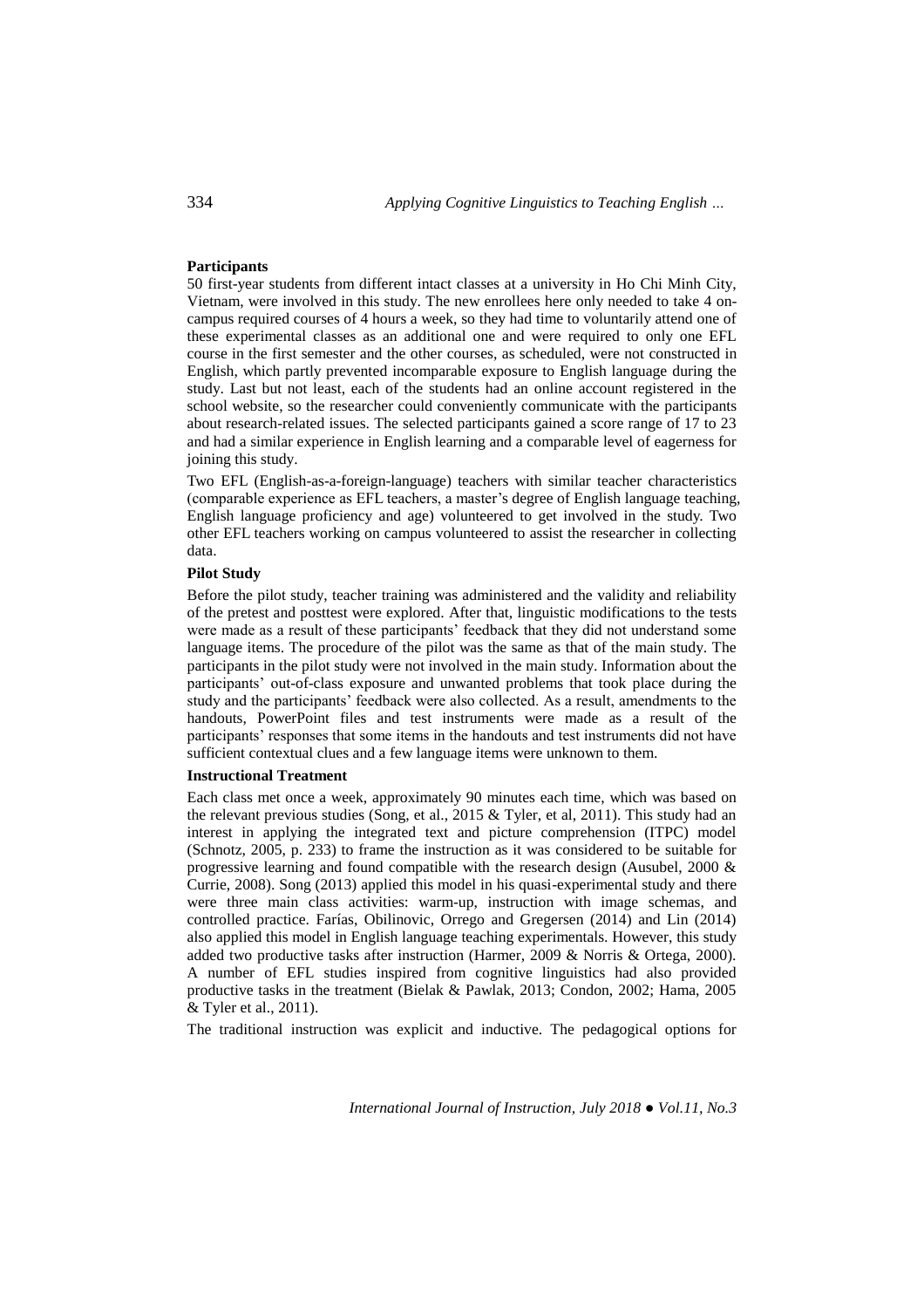teaching prepositions suggested in textbooks published by international publishers were used to design the instructions that the spatial meanings of English prepositions were presented in form of real life pictures and/or verbal explanations (Hopkins & Cullen., 2013; Murphy, 2013 & Oxenden, Latham-Koeing & Seligson, 2008). At the moment, these textbooks were used in many countries in the world and particularly at institution of higher education which was chosen as the research site in this study.

In particular, there were five main activities:  $(1)$  warm-up,  $(2)$  instruction,  $(3)$  gap-filling written exercise, (4) speaking task and (5) writing task. The main difference in teaching spatial and metaphorical meanings was in the activities 1 and 2. In particular, in teaching spatial meanings, students were first provided with five pictures to activate the participants' existing knowledge of prepositions learned in high school. Then, explicit instruction was delivered in compa-ny with the PowerPoint files. The partici-pants were required to match five real life pictures with the meanings presented. However, in teaching the metaphorical meanings, the warm-up activity asked the participants to fill out five sentences with the five prepositions provided. Then, the meanings of each preposition were presented in company with examples one by another and then asked the participants to make examples right after the instruction in each preposition.

The CL-based instruction was also explicit and inductive. The teacher related the spatial and metaphorical meanings by using the same image schemas. In other words, meaningful learning was accommodated in hope that the participants had an opportunity to form a long-term systematic memory. Also, the instruction was meaning-based in assistance of image schemas. The same pictures and exercises used in the traditional treatment were applied to COG.

There were also five main activities as in the traditional treatment. The main dif-ference in teaching the spatial meanings and metaphorical meanings was in the warm-up activity and teacher-fronted instruction. More specifically, in lessons of spatial meanings, the participants were required to gap-fill five sentences depicting five pictures given. The answers to these questions were given in the form of image schemas. In activity 2, each preposition was instructed with three examples, each of which was illustrated by a reallife picture directing to the image schema, which focused on the relation between TR and LM in hope that the partic-ipants could generalize the semantics of the preposition. CL-based teaching of the met-aphorical meanings was related the new input to the participants' existing knowledge. The teacher first delivered a review session in which image schemas of the prepositions to teach were displayed together with exam-ples of their spatial meanings. Secondly, instruction on metaphorical meanings of the prepositions was given by the teacher. Each preposition was presented with three examples leading the participants to the same image schema used in the lessons of spatial meanings.

#### **Pretest and Posttest**

As this study aimed to figure out the effects of the treatment on students' knowledge of the prepositions, indirect pretest pretest and posttest were used (Harmer, 2007, p. 168 & 2009, p. 323). Discrete-point tests were included as they focused on individual specific language items (Bassili, Smith & MacLeod, 1989; Graf & Mandler, 1984 & Graf &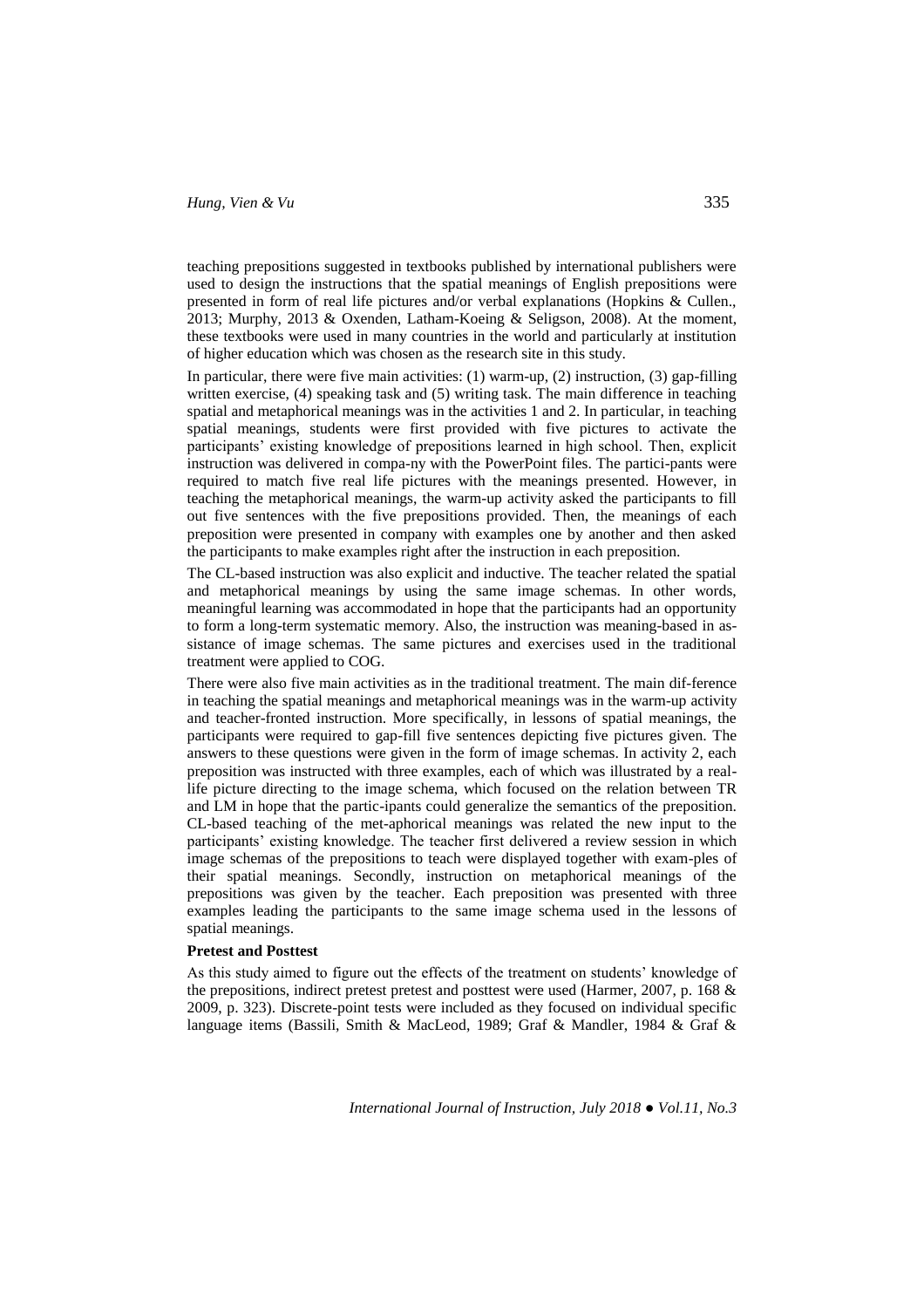Schacter, 1985). However, this type of test may distract learners by moving from item to item (Harmer, 2007, pp. 168-170 & Ellis, 2008). A text-completion format was added as it might reflect the participants' understanding of context of the text (Harmer, 2009, p. 324). Concerning the content, all the test items contained authentic language and were at a comparable level of difficulty.

Each of the tests contained three main sections: forced-choice sentence completion section, multiple choice question section and text completion section, each of which consisted of 20 questions: 10 items about spatial meanings (1 item/1 preposition) and the other 10 items about metaphorical meanings (1 item/1 preposition).

### **FINDINGS**

The collected data were input into SPSS for computation. Mean scores, standard deviation (SD), significance level, Cronbach's alpha, and independent samples t-test were used to measure the participants' improvements in understanding the seman-tics of the prepositions as well as to assure research reliability and validity. Table 1 shows the total mean scores COG and TRAD achieved in the pretest and posttest. Overall, although both groups got a relatively comparable score in the pretest, COG outperformed TRAD in the posttest. In particular, COG improved by 6.96 points from the pretest to the posttest, but TRAD's mean score increased by only 2.08 points. It can be seen that COG's total gain (score improvement from the pretest to posttest) was three times as high as that of TRAD. Also, the standard deviations show that individuals in both groups had their data points equally close to the mean, but these values dispersed after the treatments. More specifically, the standard deviations for COG and TRAD were 4.243 and 3.796 repsectively. That means, some COG members gained more than their counterparts.

Table 1

|  |  | Total gains by COG and TRAD |  |  |  |  |  |
|--|--|-----------------------------|--|--|--|--|--|
|--|--|-----------------------------|--|--|--|--|--|

|          | $COG$ (n=25) |      |       | $TRAD (n=25)$ |  |  |
|----------|--------------|------|-------|---------------|--|--|
|          | Mean         | SD   | Mean  | SD            |  |  |
| Pretest  | 20.04        | 2.15 | 20.28 | 2.15          |  |  |
| Posttest | 27.00        | . 24 | 22.34 | 3.80          |  |  |
| Gain     | 6.96         | 2.85 | 2.06  | <sup>47</sup> |  |  |

The statistical analysis also shows that there were more improvements in spatial meanings than metaphorical meanings from the pretest to the posttest (Tables 2 and 3). In general, COG's mean scores in both spatial and metaphorical meanings grew more than those of TRAD. As can be seen from Table 2, the mean score in the spatial meanings which TRAD achieved in the pretest was slightly higher than that of COG and individual scores were closer to the mean. However, COG's mean score developed substantially (4.36 points), but TRAD achieved only a marginally higher mean score in the posttest (0.24 points). Also, the standard deviations indicate that COG's data points in the posttest spread out over a wider range of values than those of TRAD. Both COG's and TRAD' mean scores in metaphorical meanings improved slightly from the pretest to the posttest. Although TRAD got a slightly higher mean score than COG in the pretest, COG's mean score grew slightly higher than that of TRAD in the posttest, at 2.60 points and 1.84 points respectively.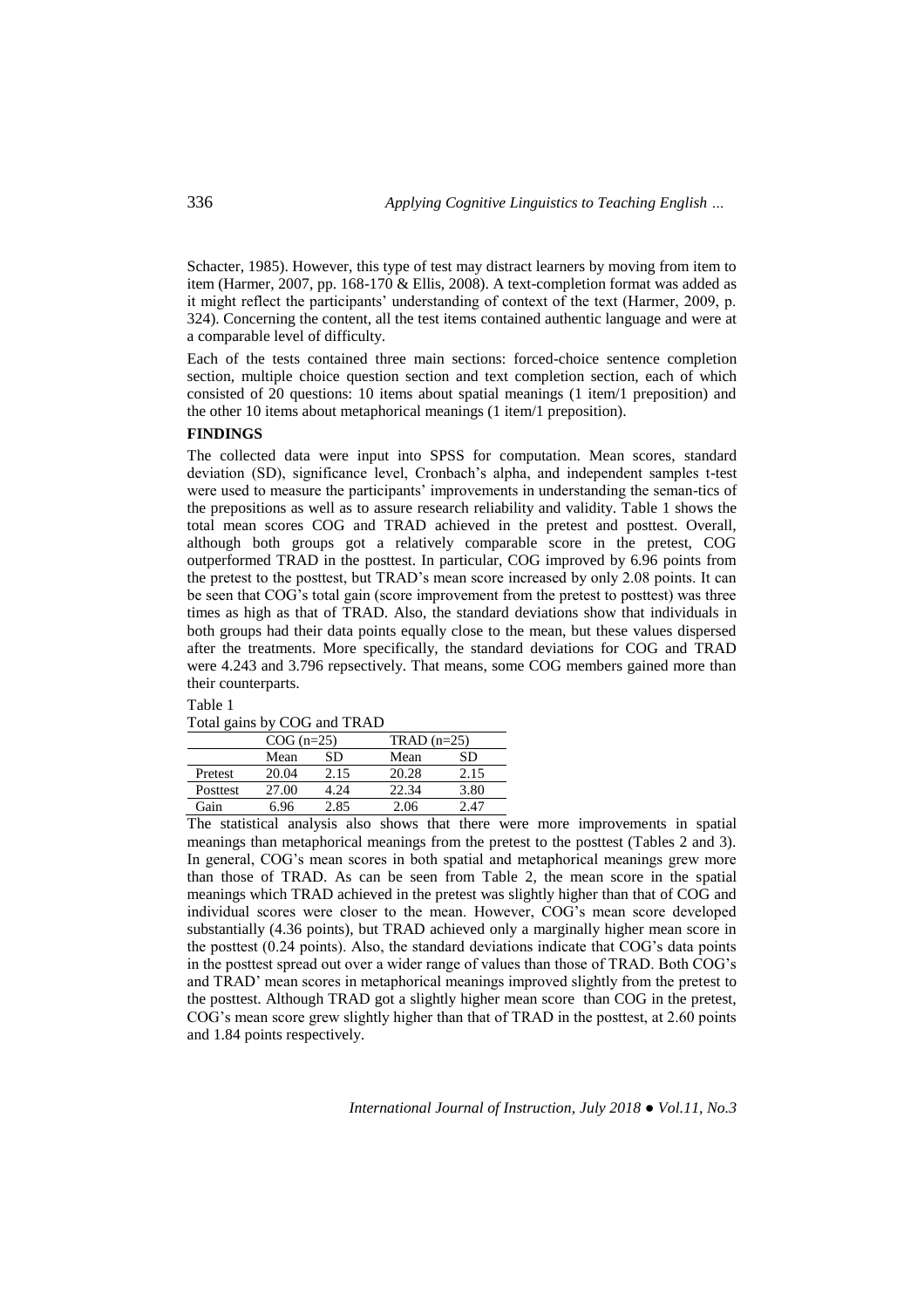Table 2 Gains in spatial meanings

|          | COG   |      | <b>TRAD</b> |      |  |  |  |  |
|----------|-------|------|-------------|------|--|--|--|--|
|          | Mean  | SD   | Mean        | SD   |  |  |  |  |
| Pretest  | 12.68 | 2.30 | 12.80       | 1.96 |  |  |  |  |
| Posttest | 17.08 | 2.85 | 13.04       | 2.37 |  |  |  |  |
| Gain     | 4.36  | 2 14 | በ 24        | 90   |  |  |  |  |

Table 3

Gains in metaphorical meanings

|          | COG  |      | <b>TRAD</b> |      |  |
|----------|------|------|-------------|------|--|
|          | Mean | SD   | Mean        | SD.  |  |
| Pretest  | 7.36 | .44  | 7.48        | 1.74 |  |
| Posttest | 9.96 | 2.82 | 9.32        |      |  |
| Gain     | .60  | .58  | .84         | .78  |  |

The score improvements made by COG and TRAD individual members (Table 4) were kept anonymous and numbered 1-25. Overall, the score gain among COG participants varied from 2 to 14, but that ranged from 0 to 10 in TRAD. As can be seen from Table 4, 18 out of 25 COG par-ticipants achieved over 6 points. 14 out of these 18 individuals gained from 6-10 points and the other 4 participants gained over 10 points. However, only 2 out of 25 TRAD participants gained over 6 points. Also, 5 out of 25 COG participants gained less than 4 points, but 22 TRAD participants were within this range. In addition, all COG par-ticipants made gains in knowledge of the semantics of prepositions. Nonetheless, 7 out of 25 TRAD participants made no gains from the pretest to the posttest. In brief, the cognitive treatment had more positive effects on the participants' knowledge of the meanings of the prepositions than the traditional treatment.

#### Table 4

| Individual score gains |  |
|------------------------|--|
|                        |  |
|                        |  |

| No.            | TRAD |      |                | COG |      |      |
|----------------|------|------|----------------|-----|------|------|
|                | Pre  | Post | Gain           | Pre | Post | Gain |
| 1              | 19   | 19   | 0              | 20  | 25   | 5    |
| $\overline{2}$ | 21   | 22   | 1              | 19  | 26   | 7    |
| 3              | 18   | 19   | 1              | 20  | 27   | 7    |
| $\overline{4}$ | 21   | 21   | 0              | 22  | 31   | 9    |
| 5              | 23   | 27   | 4              | 21  | 27   | 6    |
| 6              | 22   | 22   | 0              | 23  | 37   | 14   |
| 7              | 22   | 23   | 1              | 22  | 28   | 6    |
| 8              | 23   | 24   | 1              | 19  | 22   | 3    |
| 9              | 19   | 23   | $\overline{4}$ | 20  | 28   | 8    |
| 10             | 20   | 22   | 2              | 17  | 23   | 6    |
| 11             | 23   | 25   | 2              | 18  | 26   | 8    |
| 12             | 23   | 28   | 5              | 17  | 24   | 7    |
| 13             | 19   | 21   | 2              | 17  | 21   | 4    |
| 14             | 17   | 18   | 1              | 21  | 25   | 4    |
| 15             | 20   | 20   | 1              | 17  | 19   | 2    |
| 16             | 18   | 18   | 0              | 20  | 28   | 8    |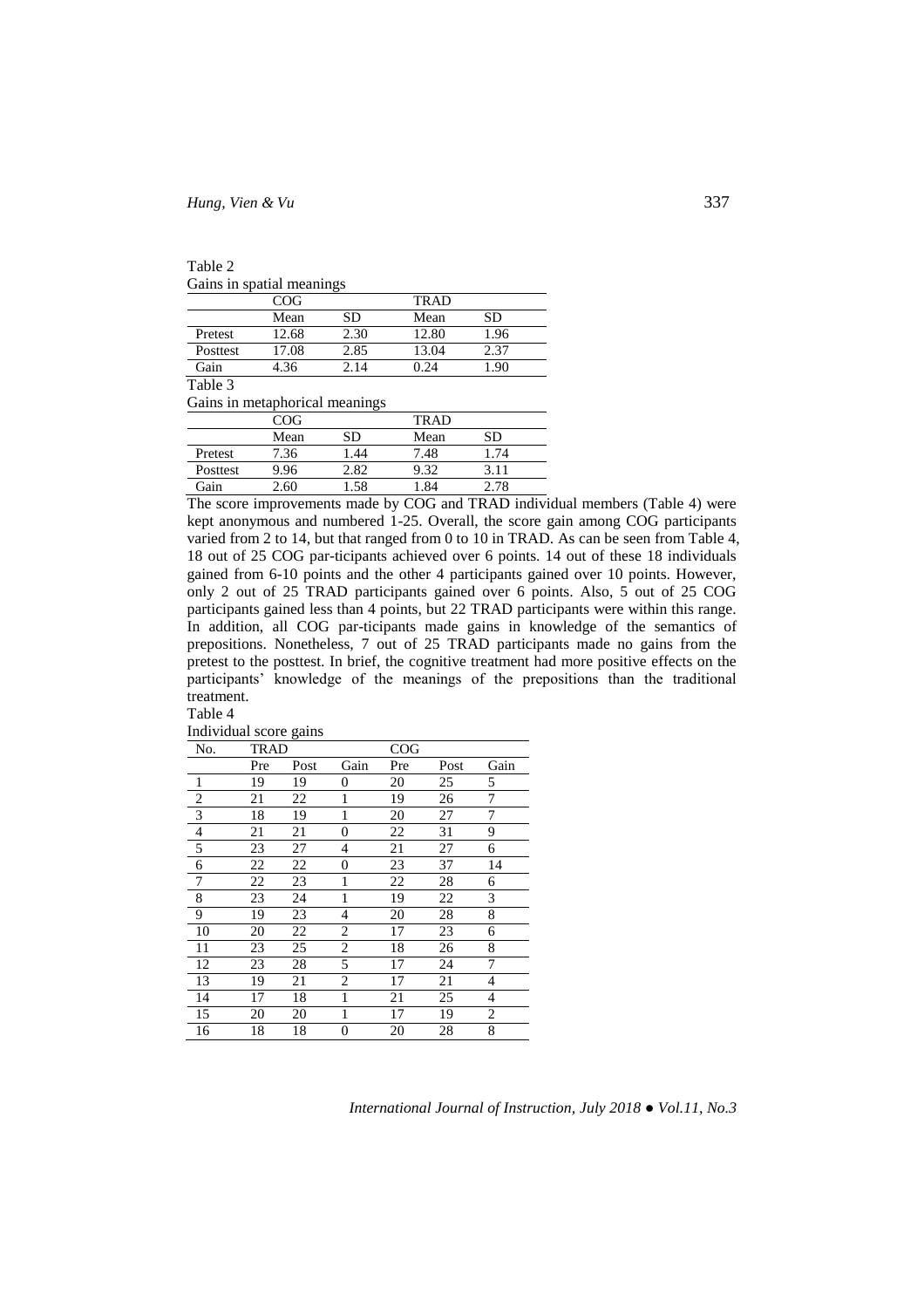| 17 | 21 | 22 |    | 18 | 29 |    |
|----|----|----|----|----|----|----|
| 18 | 17 | 20 | 3  | 19 | 24 |    |
| 19 | 18 | 18 |    | 21 | 27 |    |
| 20 | 23 | 30 |    | 23 | 35 | 12 |
| 21 | 19 | 19 |    | 23 | 31 | 8  |
| 22 | 22 | 23 |    | 22 | 26 |    |
| 23 | 23 | 33 | 10 | 22 | 28 |    |
| 24 | 17 | 21 |    | 23 | 34 |    |
| 25 | 19 | 21 |    |    | 24 |    |

Paired samples t-test between the pretest and posttest across Cognitive Group (COG) and Traditional Group (TRAD) shows that COG's mean scores for the whole tests, spatial meanings and metaphorical meanings were significant (Table 5). In detail, COG's improvements in terms of the whole test, spatial meanings and metaphorical meanings were significant, but TRAD's score improvement in metaphorical meanings was insignificant.

| Table 5 |                            |  |
|---------|----------------------------|--|
|         | Paired samples correlation |  |

|              | Correlation |       | Sig.  |       |
|--------------|-------------|-------|-------|-------|
| $(n=25)$     | COG         | TR AD | COG   | TR AD |
| Total score  | .795        | 794   | .000  | .000  |
| Spatial      | .675        | .630  | .000  | .001  |
| Metaphorical | 727         | 458   | (100) |       |

The Independent Samples t-test across the three sections in the pretest and posttest respectively between the two groups indicates that there was no significant difference between both groups' scores in the pretest, including the total scores and scores for all the three sections  $(p>0.1)$ . There was a relatively considerable increase in COG's scores for all the three sections: Sentence Completion (SC), Multiple Choice (MC) and Text Completion (TC). The Independent Samples *t*-Test of COG's scores shows that its gains were significant (*p*<0.001). On contrary, the Independent Samples *t*-test of TRAD' scores shows that its gains were insignificant. In particular, the  $p$  values for its score increase for SC, MC and TC each were higher than 0.05 and TC was the section in which TRAD members made the least increase of all. There were significant differences in COG's scores for the pretest and posttest. On average, its posttest score as a whole was nearly 7 points higher than that of the pretest. However, this figure of TRAD was only about 3 points. Finally, COG's average score differences in the three sections between the pretest and posttest varied within the range of 2 points, but these figures of TRAD were only around 1 point. These differences were also demonstrated by the paired *t*-test statistics (*t* value). Cronbach's alphas show that the output for both groups were statistically valid ( $\alpha$ =0.847 for COG and  $\alpha$ =0.728 for TRAD).

The comparison of the mean scores of the three different sections of the test made by the two groups (Table 6) shows a breakdown of both experimental groups' scores of the pretest, posttest, and gain by test section. As can be seen, both groups' mean scores for each of the three sections improved to a certain extent. First of all, both groups got the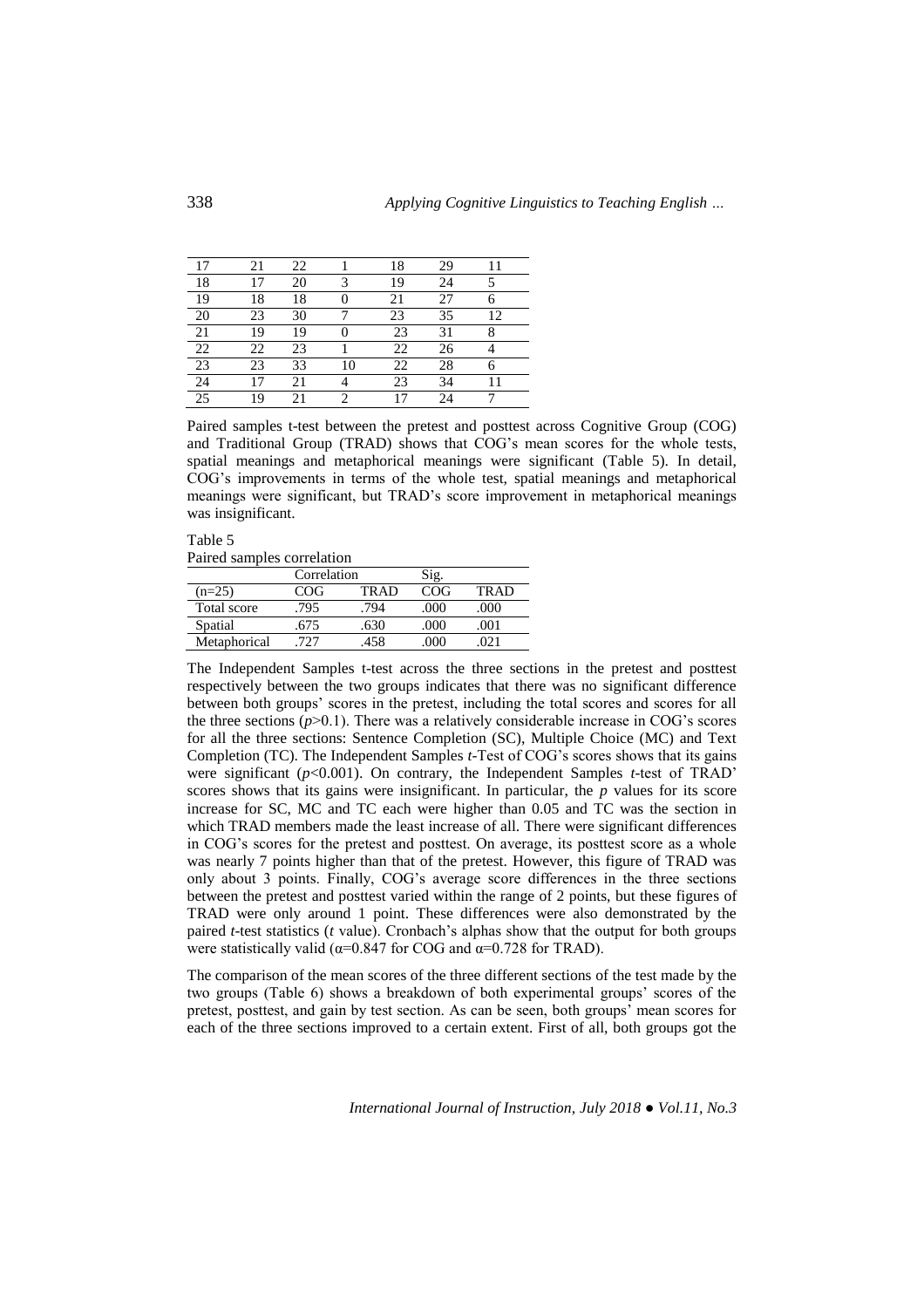highest scores for the Multiple Choice Section (higher than 10 points) and lowest scores for Text Comple-tion Section. Also, COG's score improvement for each section was within the range of 2.4 points and 2.48 points, but TRAD's gain score for each section was lower than 1 point. Finally, although COG got a marginally lower score for Sentence Completion Section of the pretest than TRAD, its score for this section was considerably higher than that of TRAD in the posttest.

Table 6

Mean scores in 3 test sections

| Section   |      | Mean  |       | SD    |       |
|-----------|------|-------|-------|-------|-------|
|           |      | COG   | TRAD  | COG   | TRAD  |
|           | Pre  | 5.40  | 5.96  | 1.658 | 1.338 |
| <b>SC</b> | Post | 7.84  | 6.76  | 1.818 | 1.615 |
|           | Gain | 2.44  | .80   | 1.212 | 1.555 |
|           | Pre  | 10.48 | 10.28 | 1.759 | 1.308 |
| МC        | Post | 12.96 | 11.04 | 2.131 | 2.336 |
|           | Gain | 2.48  | .76   | 1.327 | 1.809 |
|           | Pre  | 4.16  | 4.04  | 1.519 | 1.369 |
| TC        | Post | 6.20  | 4.56  | 1.756 | 1.710 |
|           | Gain | 2.04  | .52   | 1.399 | 1.636 |

In summary, the analysis demonstrates that Cronbach's alpha  $(\alpha)$  was higher than 0.7 and a paired samples test within COG showed that it was significant, p<0.05 and the correlation between the pretest and posttest was higher than 0.79. The correla-tion between the pretest and posttest in terms of spatial meanings and metaphorical meanings was higher than 0.60 and higher than 0.45 respectively. The independent sample t-test also showed that the equality of means was significant,  $p<0.05$ . As in the aforementioned discussion, CL-based teaching helped the participants improve their understanding of both spatial and metaphorical meanings of the prepositions. However, the findings showed the cognitive treatment was more valid in teaching the spatial meanings than metaphorical meanings. COG participants' gains were considerable in comparison with previous studies probably because of the application of productive tasks after instruction.

#### **DISCUSSION**

At this point, it is possible to preliminarily address the first research question of this present study. The foregoing analyses indicate that it may be, at least, moderately effective to apply CL-based teaching. It is important to know that the main difference in the cognitive and traditional types of treatment was in the instruction. In other words, COG's score improvement was mainly tailored to the pedagogical CL-based instruction. The results of the entire testing instrument set were briefly discussed right in the analyses of the findings.

Firstly, it can be seen that there were significant improvements in COG's scores from the pretest to posttest, illustrated by the statistically significant difference between the scores of this group and those between the two groups in terms of the total scores, scores for the spatial meanings and scores for the metaphorical meanings. It should be also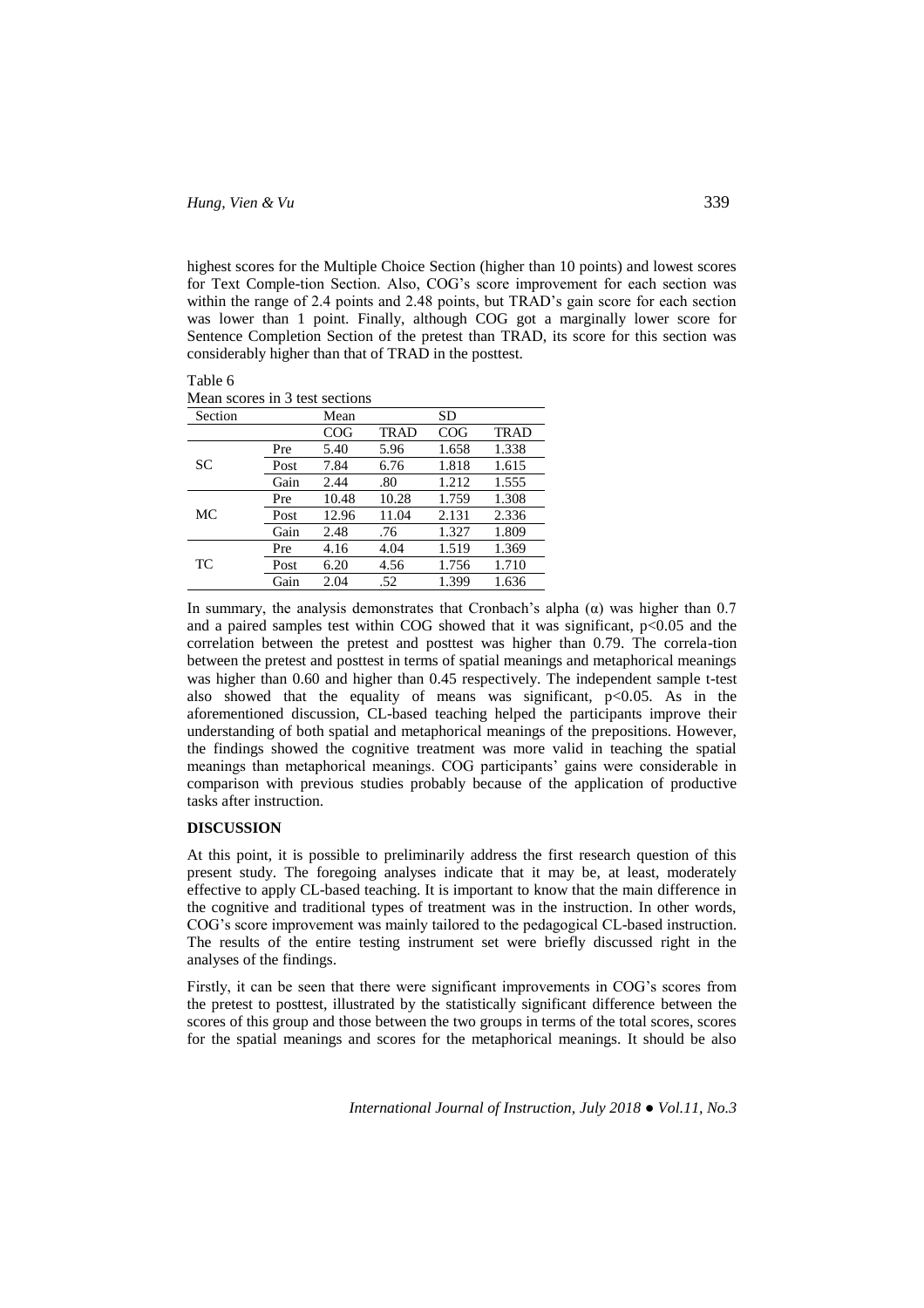added that there were no statistically significant differences over time in the scores of TRAD. In fact, what appears from these analyses that both kinds of treatment had a pronounced impact on the scores of both groups involved in this study, resulting in their statistical score growth from the pretest to the posttest. Secondly, in contrast to TRAD, COG developed significantly in terms of their knowledge and retaining the semantics of the prepositions, leading to their improvements in their scores. In particular, COG's mean scores for the spatial meanings and metaphorical meanings rose by 4.36 and 2.60 respectively, but those of TRAD rose by only 0.24 and 1.84. That is, COG improved more significantly in their knowledge of both types of meanings than TRAD. Interestingly, with the instructions accompanied by image schemas, COG participants displayed higher achievements in the posttest. However, an arising question may be about why COG made higher achievements in understanding the spatial than metaphorical meanings. It is important to know that image schemas originated from the spatial domain or source domain. Cognitive linguists believe that people perceive and are able to use the spatial meanings of prepositions from their daily life and construct image schemas in mind before they are able to use their conceptual metaphors through domain transfer. In other words, image schemas are more closely and directly associated with spatial meanings than metaphorical meanings of prepositions (Evans & Green, 2006). Moreover, Kemmerer (2005) believes that applying Domain Mapping Theory to teaching English prepositions is an alternative; however, other pedagogical options may also work as the different semantic types of English prepositions can be taught and learned separately. Kemmerer (2005) further explains that participants can score higher for one type of meanings than another. In addition, COG's and TRAD's achievements in all the three sections were somewhat paralleled and were of a similar pattern. They both gained higher scores for gap-filling and multiple choice questions than text completion. This may have been because the answers to multiple choice questions were easier to guess from the choices given and text completion re-quired the participants' understanding of the context of the whole text (McAllister & Guidice, 2012). What is more, the participants scored higher in the usage-based sections (sentence completion and multiple choice) in both the pretest and posttest. An explanation may be that cognitive linguistics is a usage-based approach; that means, it directs the learners more to knowledge and understanding of the meanings of prepositions than using them and the applied instructions were also rather usage-based (Evans & Green, 2006, p. 3).

Regarding individual participants' score increase (Figure 2 and Figure 3), there would be inter-subject and intra-subject var-iability. It is clear from the investigation into the two bar charts that COG members, in general, scored higher than those of TRAD in the posttest. The number of COG members improving by 10 points and higher was 4, but only one member of TRAD could get this score development. Also, seven members of TRAD did not improve throughout the treatment, but this occasion did not occurred among COG members. The disper-sion data may confirm that individual par-ticipants would be affected by the treatment in disparate ways. This conclusion was supported by the standard deviations for the entire test. However, an arising question may be about why members of the same group improved differently although they received the same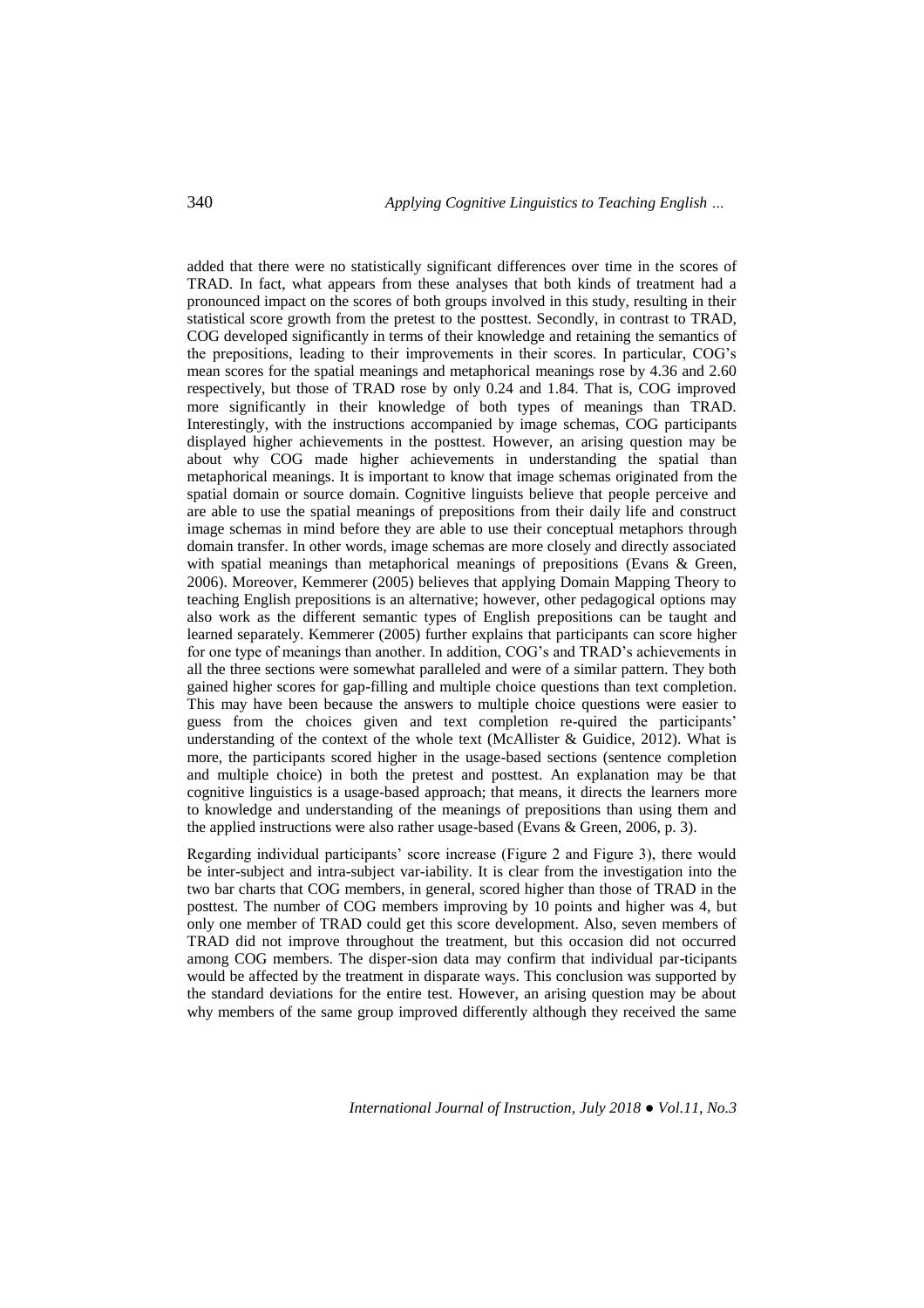treatment. The pattern emerging from the analysis of inter-subject variability may have been due to inter-group differences.

The analysis of inter-group differences (from the pre-questionnaire) revealed interesting data about the learner variables. First, all the participants responded that they experienced a comparable amount of learning English and one of them received instructions accompanied by image schemas. The most common type of instruction they had received was based on vivid pictures. The other types of instruction, including sentence examples, memorization and translation were also common responses. All participants made more than one answer option. The participants having received these types of instruction were divided into both COG and TRAD. The number of both groups' participants who had a low level of motivation but gained significantly from the study were just minor, whose initials were Mr. NHMN (COG 17), Mr. NTH (COG 19), Mr. NCN (TRAD 20) and Mr. BTH (TRAD 21).

A qualitative analysis of the participants' responses to the post-questionnaires also confirmed the research validity and re-liability in term of learners' exposure to Eng-lish language. Most of the participants re-sponded that they did not have any extra exposure outside the classroom. In fact, two participants Mr. NPAT (COG 5) and Mr. NHT (COG 23) watched a 20-to-30-minute part of an American film which was dubbed into Vietnamese and which had no English subtitle. Mr. TLN (C 1), Mr. NHD (C 2) and Mr. LLT (C 15) responded that they saw pop-up advertisements in English, but they ignored them. Two TRAD participants called Ms. NNPT (T 3) and Ms. DTNP (T 25) revealed that they each accidentally had a conversation with a foreigner for about 2-5 minutes. Mr. VTDT (T 1) and Ms. DTHT (T 6) responded that they saw pop-up adver-tisements, but they did not pay attention. Ms. PTTM (T 14) revealed he went to an English speaking club for 30 minutes, but he did not participate. Mr. LCN (T 20) said that he watched an American movie dubbed into Vietnamese for 90 minutes. The results show that TRAD members were more slightly ex-posed to English language during the study, yet scored lower than COG as both groups did not really pay attention. Their exposure to English language was inconsiderable and did not significantly contribute to the improvement in their test scores.

There may have been some other factors that influenced the participants' test scores during the treatment, one concern of which may be the participants' types of intelligence. However, it may take years to identify learners' type of intelligence (Gardner, 2006 & Fasko, 2001). It has to be remembered, though, that types of learning intelligences do not directly translate into participants' score development in a short run (Bielak & Pawlak, 2013).

A comparison between the findings of this study and those of previous studies showed interesting implications. The findings of this study confirmed a study by Song, et al. (2015) in that they showed both groups' growths in their scores for both spatial and metaphorical meanings. In fact, COG considerably outperformed TRAD in term of understanding of spatial meanings in the posttest, but there was only a minor dif-ference in the improvements of their knowledge of the metaphorical meanings. However, the study by Song, et al. (2015) admitted that COG and TRAD improved less than the two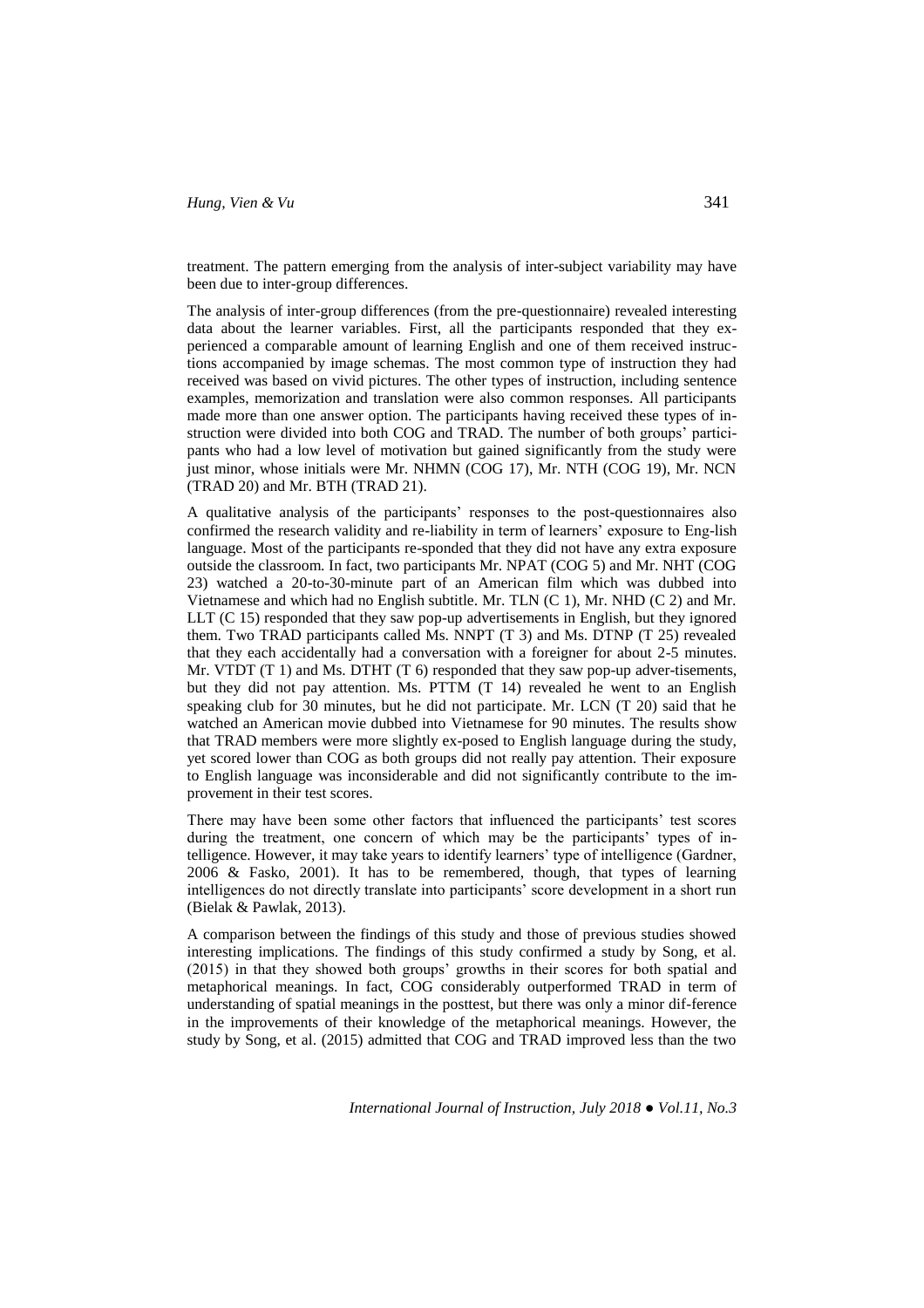groups involved in this present study. In the former study, the scores achieved by COG and TRAD totally rose by 3.32 points and 0.81 points respectively. COG's score for the spatial meanings and metaphorical meanings developed by 1.01 points and 1.74 points respectively, but TRAD lost 0.04 point for the spatial meanings and gained 1.18 point for the metaphorical meanings. An explanation for this difference may have been in the pedagogical applications in that there was no evidence that the former study applied these post-teaching activities. Lee (2003), Nagy and Scott (2000), Schmitt (2008) and Shintani (2011) assert that these post-teaching activities could contribute to learners' retention of the target items.

Also, this study generally confirmed the study by Tyler, et al. (2011). In the previous study by Tyler et al. (2011), COG gained 4.9 points on average. Only one participant lost one point and the other participants generally made significant gains. However, the data analysis, as admit-ted by the researchers, was relatively simple. There were no discussions on gains in different semantic facets of the prepositions. It was hard to make further comparisons between the findings from these two studies.

### **CONCLUSION**

The present study aimed to investigate the effectiveness of applying CL-based ap-proach to teaching both spatial and meta-phorical meanings of prepositions. The study also compared the findings from the CL-based instructional description and tra-ditional instructional description. The findings from this study were in line with local and international studies of applying this approach (Hung, 2017; Huong, 2005; Song et al., 2015 & Tyler et al. 2011). CL-based approach provided L2 learners with signifi-cant understandings of the spatial and met-aphorical meanings of prepositions. After CLbased instructions of totally 6 hours, the participants showed considerable gains, with the assistance of visual aids mainly from the PowerPoint files.

The participants' responses to the questionnaire illustrated that COG and TRAD generally had comparable out-of-class exposure during the study. More specifically, one of them remained free from extra courses in English. They did not watch movies in English nor converse with for-eigners in English as they believed they were not proficient enough for that. Three participants from COG and five participants from TRAD watched American films dubbed into Vietnamese, and they did not pay attention to English subtitles at all. They did not join any website written in English during the study. All of them also revealed that each participant reviewed the lesson from 20 to 30 minutes each week.

The statistical analysis shows that the study gave more positive findings than the previous studies (Song et al., 2015). This may have been caused by the participants' additional practices of productive skills after instruction. In addition, the use of image schemas in instructing spatial and metaphor-ical meanings of prepositions was valid. The prepositions had opportunities to transfer from the spatial domain to the abstract domain via the use of image schemas.

However, the research population was quite limited. Also, the exploration into sub-ject interferences with the findings were based on the learners' responses. Finally, cognitive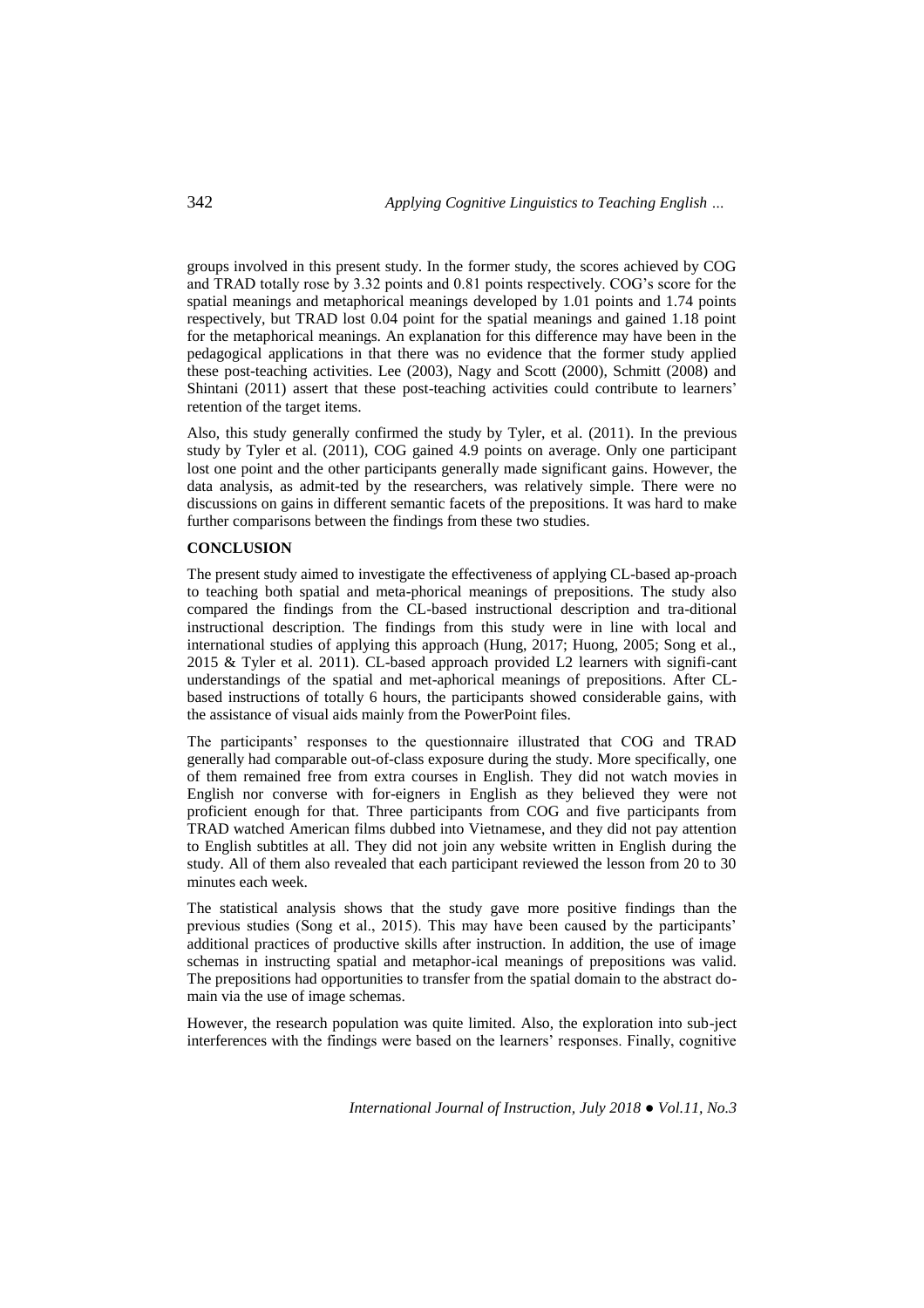linguistics was a usage-based ap-proach (Evans & Green, 2006). In other words, language fluency was not a focus of the treatment. Although the participants were involved in productive tasks, the teacher-fronted time was the main input. This was also reflected in the measures of the pretest and posttest, which was in the form of direct tests.

These participants were first-year students who already learned prepositions in traditional approach in high school and the pretest and posttest contained simple vocabulary and clues for them to choose the right answers. The application should be extended in different contexts to know to what extent this approach is valid.

This article provides an insight into the effectiveness of applying cognitive linguistic approach to Eng-lish language teaching and its pedagogical applications give implications for practices and studies (Langacker, 2008, p.66). There should be more experimental studies apply-ing cognitive linguistics to ELT. The unex-plored areas of the application of cognitive linguistics can be endeavors to ELT researchers and practitioners. Future studies applying cognitive linguistics in different contexts can provide better insights into its range of applications in ELT.

#### **REFERENCES**

Ausubel, D. P. (2000). *The acquisition and retention of knowledge: a cognitive view.*  Boston: Kluwer Academic Publishers.

Bassili, J. N., Smith, M. C. & MacLeod, C. M. (1989). Auditory and visual word-stem completion: separating data driven and conceptuallly driven processing. *The Quaterly Journal of Experimental Psychology*, *41A* (3), 439-453. <https://doi.org/10.1080/14640748908402375>

Bielak, J. & Pawlak, M. (2013). *Applying cognitive grammar in the foreign language classroom: Teaching English tense and aspect*. Kalisz, Poland: Springer.

Boers, F. (2011). Cognitive semantic ways of teaching figurative phrases: an assessment. *Review of Cognitive Linguistics 9*(1), 227-261. <https://doi.org/10.1075/rcl.9.1.11be>

Brower, C. (2000). A cognitive theory of musical meaning. *Journal of Music Theory 44* (2), 323-379. https://doi.org/ 10.2307/3090681.

Cho, K. (2010). Fostering the acquisition of English prepositions by Japanese learners with networks and prototypes. In S. D. Knop, F. Boers & A. D. Rycker (Eds.), Fostering language teaching efficiency through cognitive linguistics (pp. 259-275). Berlin: Mouton de Gruyter.

Condon, N. (2002). A cognitive approach to phrasal verbs: How useful is it?". *IVACS Conference*: University of Limerick, Ireland.

Currie, Q. T. (2008). *Animation as reality: factors impacting cognitive load in studiobased E-learning*. Unpublished Doctoral dissertation, Capella University. Retrieved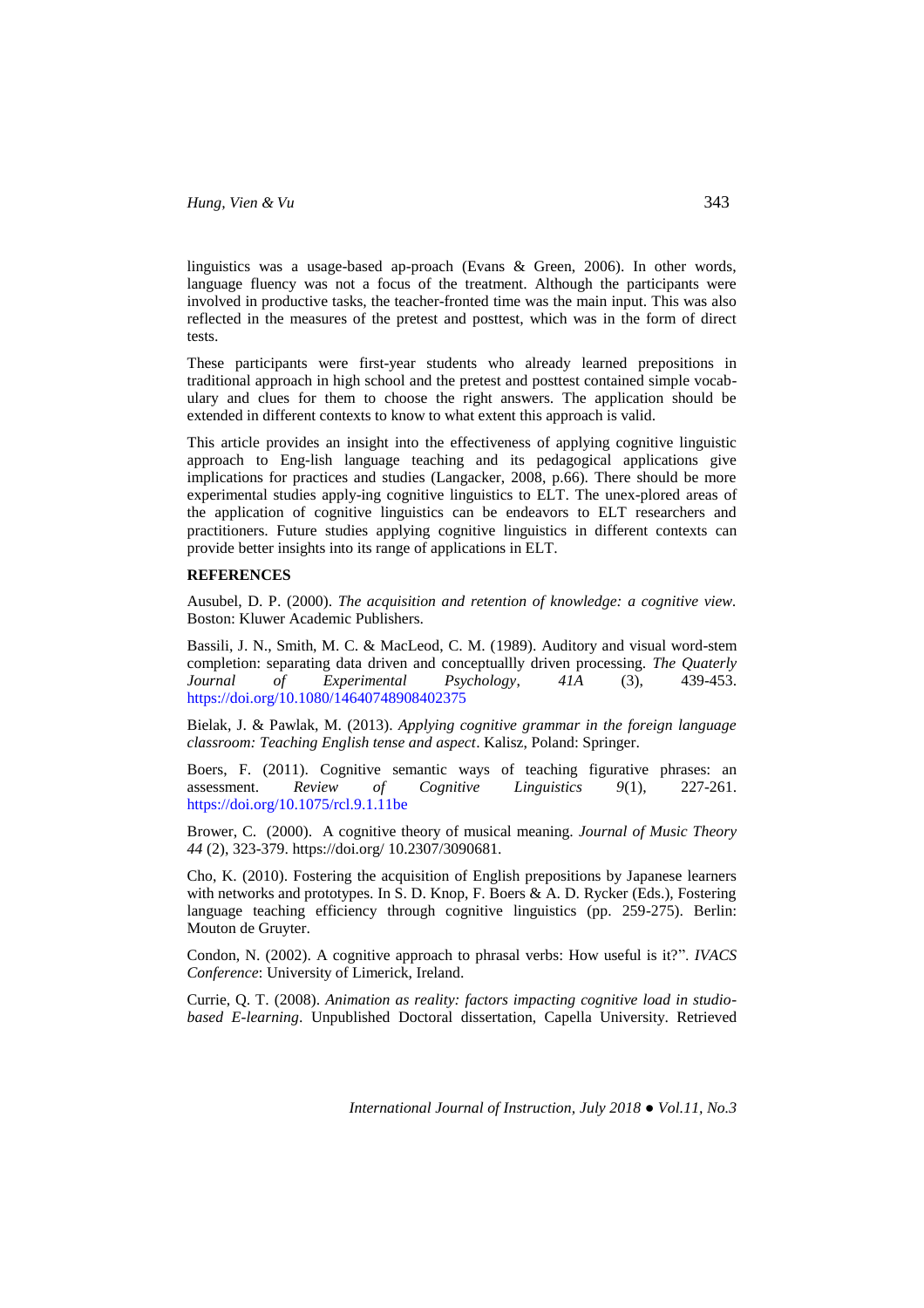from [https://search.proquest.com/openview/d7ef7a6c9139610f8c36d7a0bf1b1909/1?pq](https://search.proquest.com/openview/d7ef7a6c9139610f8c36d7a0bf1b1909/1?pq-origsite=gscholar&cbl=18750&diss=y)[origsite=gscholar&cbl=18750&diss=y](https://search.proquest.com/openview/d7ef7a6c9139610f8c36d7a0bf1b1909/1?pq-origsite=gscholar&cbl=18750&diss=y)

Ellis, R. (2008). Investigating grammatical difficulty in second language learning: Implications for second language acquisition research and language testing". *International Journal of Applied Linguistics*, *18,* 4-22. https://doi.org/ 10.1111/j.1473- 4192.2008.00184.x.

Evans, V. (2007). *A glossary of cognitive linguistics*. Utah: University of Utah Press.

Evans, V. & Green, M. (2006). *Cognitive linguistics. An introduction.* Edinburgh: Edinburgh University Press.

Evans, V. & Tyler, A. (2005). Applying cognitive linguistics to pedagogical grammar: the English prepositions of verticality*. [Revista Brasileira de Linguística Aplicada,](http://www.scielo.br/scielo.php?script=sci_serial&pid=1984-6398&lng=en&nrm=iso) 5(*2), 11-42. [http://dx.doi.org/10.1590/S1984-6398 2005000200002](http://dx.doi.org/10.1590/S1984-6398%202005000200002)

Farías, M., Obilinovic, K., Orrego, R. & Gregersen, T. 2014. Evaluating types and combinations of multimodal presentations in the retention and trasnfer of concrete vocabulary in EFL learning. *Revista Signos. Estudios de Lingũistica 47*(83), 21-39. https://doi.org/ 10.4067/S0718-09342014000100002.

Fasko, D. (2001). Education and creativity. *Creativity Research Journal, 13*(3), 317- 327[. https://doi.org/10.1207/S15326934CRJ1334\\_09](https://doi.org/10.1207/S15326934CRJ1334_09)

Gardner, H. (2006). *Multiple intelligences: New horizons*. New York: Basic Books.

Grafs, P. & Mandler, G. (1984). Activation makes words more assessible, but not necessary more retrievable. *Journal of Verbal Learning and Verbal Behavior, 23*, 553- 568.

Grafs, P. & Schacter, D. (1985). Implicit and explicit memory for new associations in normal and amnesic subjects. *Journal of Experimental Psychology: Learning, Memory and Cognition, 11,* 501-518.<http://psycnet.apa.org/buy/1986-12203-001>

Hama, M. (2005). The effects of the minilesson on advanced learners'acquisition of English modals: A case study". Unpublished manuscript, Department of Linguistics, Georgetown University, Washington, D. C., 2005. In A. Tyler. *Cognitive linguistics and second language learning: Theoretical basics and experimental evidence.* New York: Rouledge.

Harmer, J. (2007). *How to Teach English*. Essex, England: Pearson Education.

Harmer, J. (2009). *The practice of English language teaching.* Essex, England: Pearson Education.

Herskovits, A. (1986). *Language and spatial cognition - an interdisciplinary study for the perceptions in English.* Cambridge, UK: Cambridge University Press.

Hopkins, D. & Cullen, P. (2007). *Grammar for IELTS with answers: Self-study grammar, reference and practice*. Cambridge: Cambridge University Press.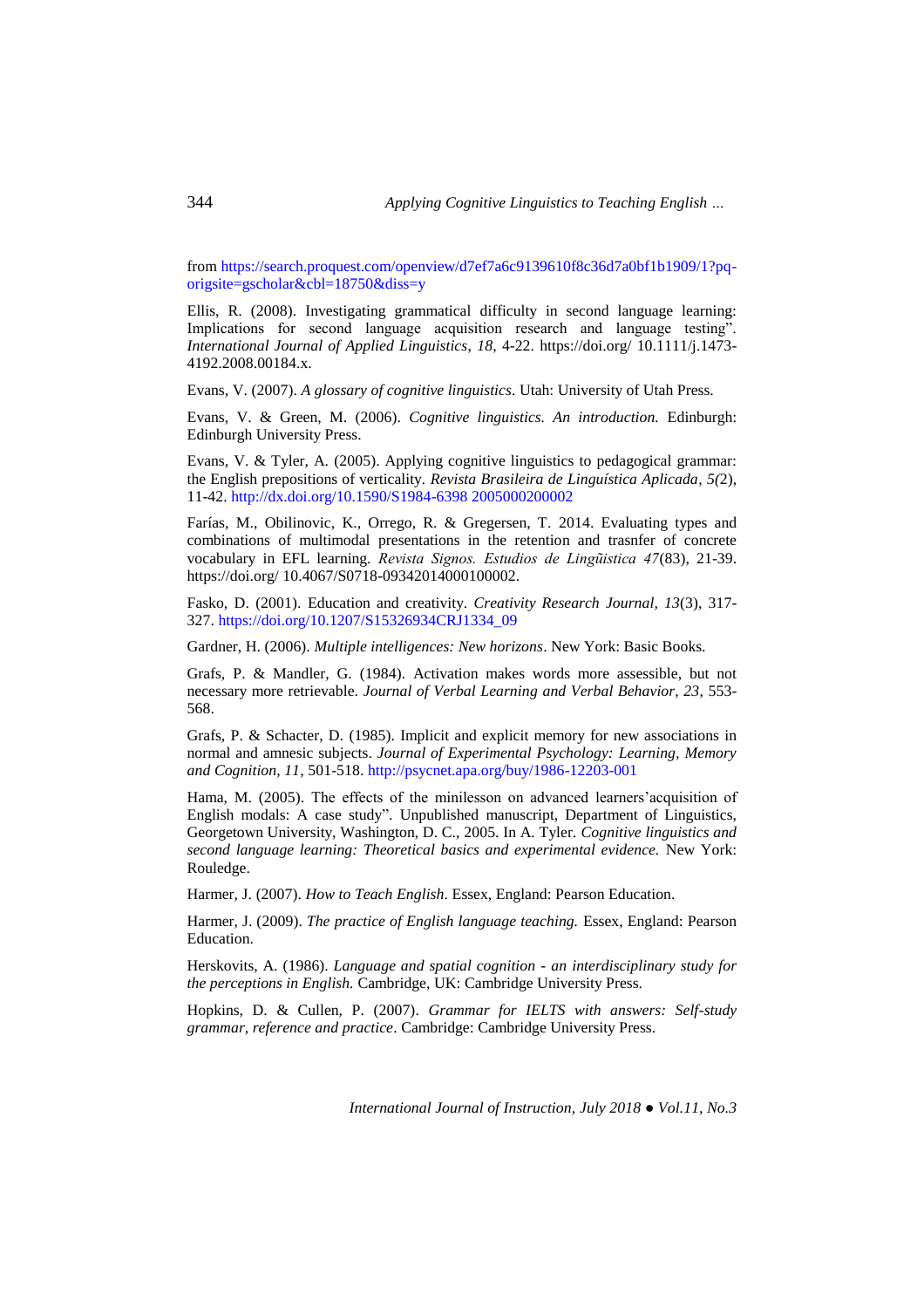Hung, B. P. (2017). Vietnamese students learning the semantics of English prepositions. *GEMA Online@ Journal of Language Studies, 17*(4), 14-27. [http://doi.org/10.17576/gema-2017-](http://doi.org/10.17576/gema-2017-%201704-10) 1704-10

Huong, N. T. (2005). Vietnamese learners mastering English articles. Unpublished doctoral dissertation, University of Groningen. Retrieved from [https://www.rug.nl/](https://www.rug.nl/%20research/portal/files/2925151/c8.pdf)  [research/portal/files/2925151/c8.pdf](https://www.rug.nl/%20research/portal/files/2925151/c8.pdf)

Jamrozik, A. & Gentner, D. (2011). Prepositions *in* and *on* retain aspects of spatial meaning in abstract contexts. *Proceedings of the 33rd Annual Meeting of the Cognitive Science Society,* 1589-1594.https://escholarship. org/uc/item/0kd5r1db

Kemmerer, D. (2005). The spatial and temporal meanings of English prepositions can be independently impaired. *Neuropsychologia*, *43*(5), 797-806. [https://doi.org/10.1016/j. neuropsychologia.2004.06.025](https://doi.org/10.1016/j.%20neuropsychologia.2004.06.025)

Lakoff, G. & Johnson, M. (1980). *Metaphors we live by*. Chicago: Chicago University Press.

Langacker, R. W. (2008). *Cognitive grammar: A basic introduction.* Oxford: Oxford University Press.

Lee, D. (2001). *Cognitive linguistics: An introduction.* New York: Oxford University Press.

Lin, Lu-Fang. (2014). Chinese-speaking learners' cognitive comprehension problems with English video-based materials. *Journal of Educational Computing Research, 51*(1): 23-47.<https://doi.org/10.2190/EC.51.1.b>

Lorincs, K. & Gordon, R. (2012). Difficulties in learning prepositions and possible solutions. *Linguistics Portfolios, 1,* Article 14*.*Retrieved from [http://repository.stcloudstate.edu/stcloud \\_ling/vol1/iss1/14/](http://repository.stcloudstate.edu/stcloud%20_ling/vol1/iss1/14/)

McAllister, D. & Guidice, R. M. (2012). This is only a test: A machine-graded improvement to the multiplechoice and true-false examination. *Teaching in Higher Education, 17*(2), 193-207. [https://doi.org/10.1080/13562517.2 011.611868](https://doi.org/10.1080/13562517.2%20011.611868)

Murphy, R. (2013). *English grammar in use (3rd ed.)*. Cambridge: Cambridge University Press.

Nagy, W. E. & Scott, J. A. (2000). Vocabulary processes. In: Kamil, M. L., Mosenthal, P. B., Pearson, P. D. & Barr, R. *Handbook of reading research*, Vol 3 (pp. 269-284). Mahwah, NJ: Erlbaum.

Norris, J. M. & Ortega, L. (2000). Effectiveness of L2 instruction: A research synthesis and quantitative meta-analysis. *Language Learning, 50*(3), 417-528. https://doi.org/ 10.1111/0023-8333.00136.

Oxenden, C., Latham-Koeing, C. & Seligson, P. (2008). *American English file* (student book 2). Oxford: Oxford University Press.